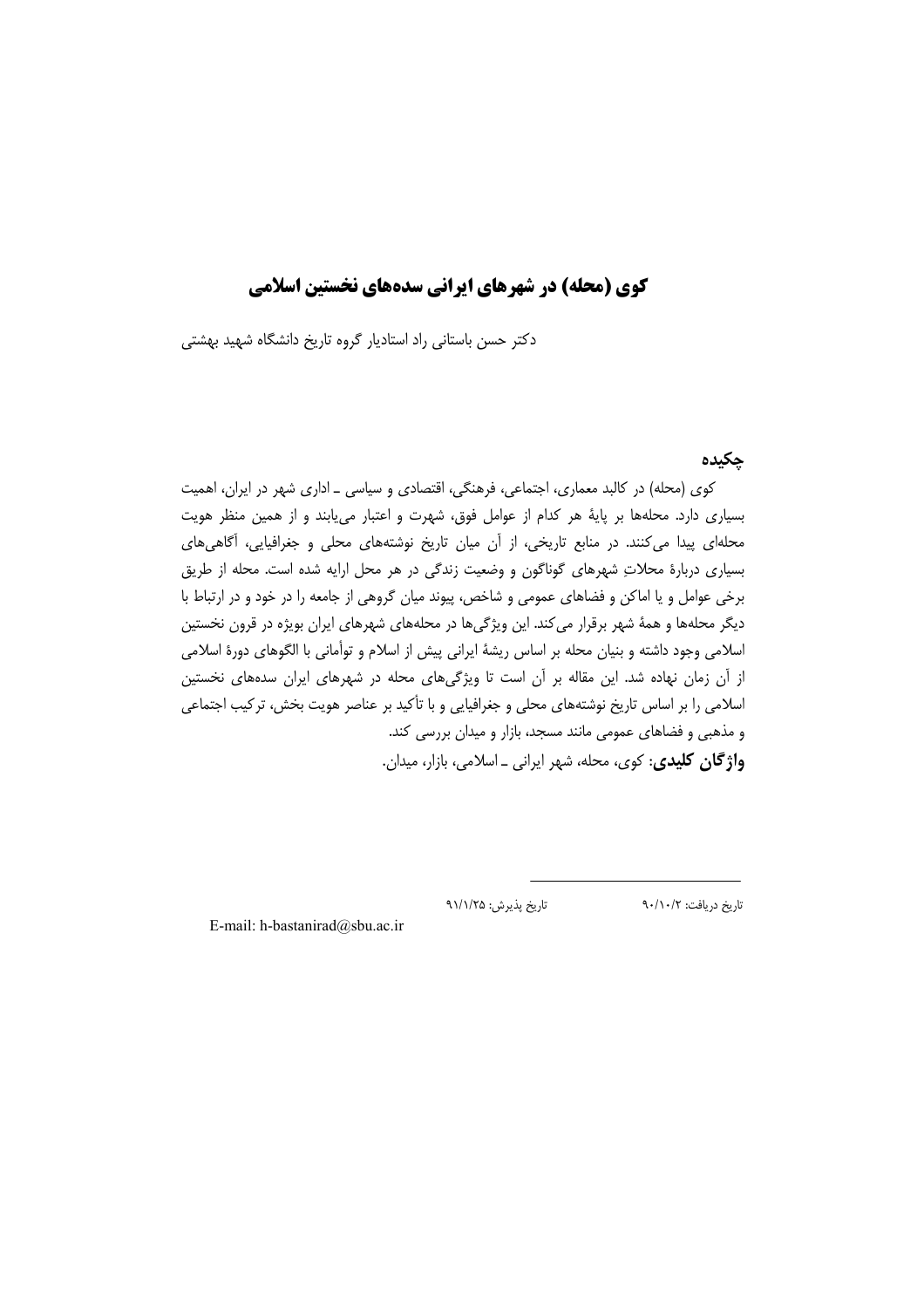#### مقدمه

محله در تاریخ اجتماعی و زندگی شهری ایرانیان توأم با ویژگیها و نشانههایی مانند: روابط و پیوندهای میانخانوادگی، معاشرتهای نزدیک و «رو در رو»، برخورداری از تعلقات مشترک در میان ساکنان یک مکان، است بنابراین محلهها در شهرهای گوناگون از نظر ساخت کالبدی، فضاهای عمومی، سیمای خانهها، ساختار اجتماعی و روابط جمعی و…، ممکن بود تفاوتهای بارزی از یکدیگر داشته باشند و اعتبار هر محله بسته به ساكنان أن، فزوني مي يافت. هر محله بنا به ويژگيهايي كه داشت از محلات همجوار خود متمايز ميشد؛ گاه اين وجوه تمايز در گروهبندي اجتماعي، اقتصاد، نقش سیاسی، ویژگی های معماری، کارکرد و ساختار فرهنگی از گونهٔ مذهبی و رسمها و حتی زبان، گویش و لهجه كاملاً نمايان بود و گاه الگوهايي خاص، پيونددهنده و وحدتبخش در ميان همهٔ محلهها بودند که در این صورت وحدت در پیوند با تنوع، به سان دیگر وجوه فرهنگی در ایران، پردوام می،اند.

در سیر بازشناسی یک محله بایسته است که عناصر کالبدی آن مورد مطالعه قرار گیرد؛ بویژه آنکه از منظر تاریخی، بخشی از این عناصر پیشینه و خاستگاه تاریخی دارند و شماری از این عناصر در همهٔ محلهها كارآيي يكساني داشتند كه از آن ميان است: ميدانها، گذرها، كوچهها، خيابانها و معابر، برج و باروها، دروازەها، باغِها، كوشك&ا و خانەها، سازەهاي آبي، مساجد، تكيەها، امامزادەها، مدارس، اماكن عمومی مانند حمامها و زورخانهها، بازار و مکانهای مهم آن مانند بازارچهها، تیمچهها، راستهها، کاروانسراها، مکان های تفریحی، ورزشی، صنعتی و کارگاهی و…

در بررسی وحدت و تنوع در محلههای شهرهای ایران، عوامل مؤثر بر شناخت تاریخی از محله نیز بایستی مورد توجه قرار گیرند: شناخت جغرافیایی از محله، پیشینهشناسی محلهها برای به دست دادن نشان رویدادها و تحولات در محلهها، بررسی هویت اجتماعی از منظر هویت محلهای و پیشینهٔ تاریخی در پیوند با تاریخ هر مکان، بررسی ترکیب قومی و تحولات جمعیتی محلهها در پیوند با مسایل کنونی شهرها، مهاجرت به محلهها و عملکرد اجتماعی آنها، بررسی چهرههای شاخص فرهنگی، سیاسی، اقتصادی و اثرگذار در هر محله، بررسی گروهها و سازمانهای دولتی و غیر دولتی و دیگر عوامل اثرگذار در هویت محله بشمار می آید. در جامعهٔ مدنی سدهٔ کنونی نیز، شهر و زندگی شهری (شهرنشینی) ریشه در هویت اجتماعی و فرهنگی ساکنان و خاستگاه سرزمینی آن دارد و از دیگر سو به شدت از تحولات و رویدادهای نوین، تأثیر می پذیرد. زندگی شهری و حتی ساخت کالبدی فضاهای شهری از چنین رویدادهایی که در گسترهٔ جهانی رُخ مینمایند، تأثیر پذیرفته و حتی در آنها تأثیر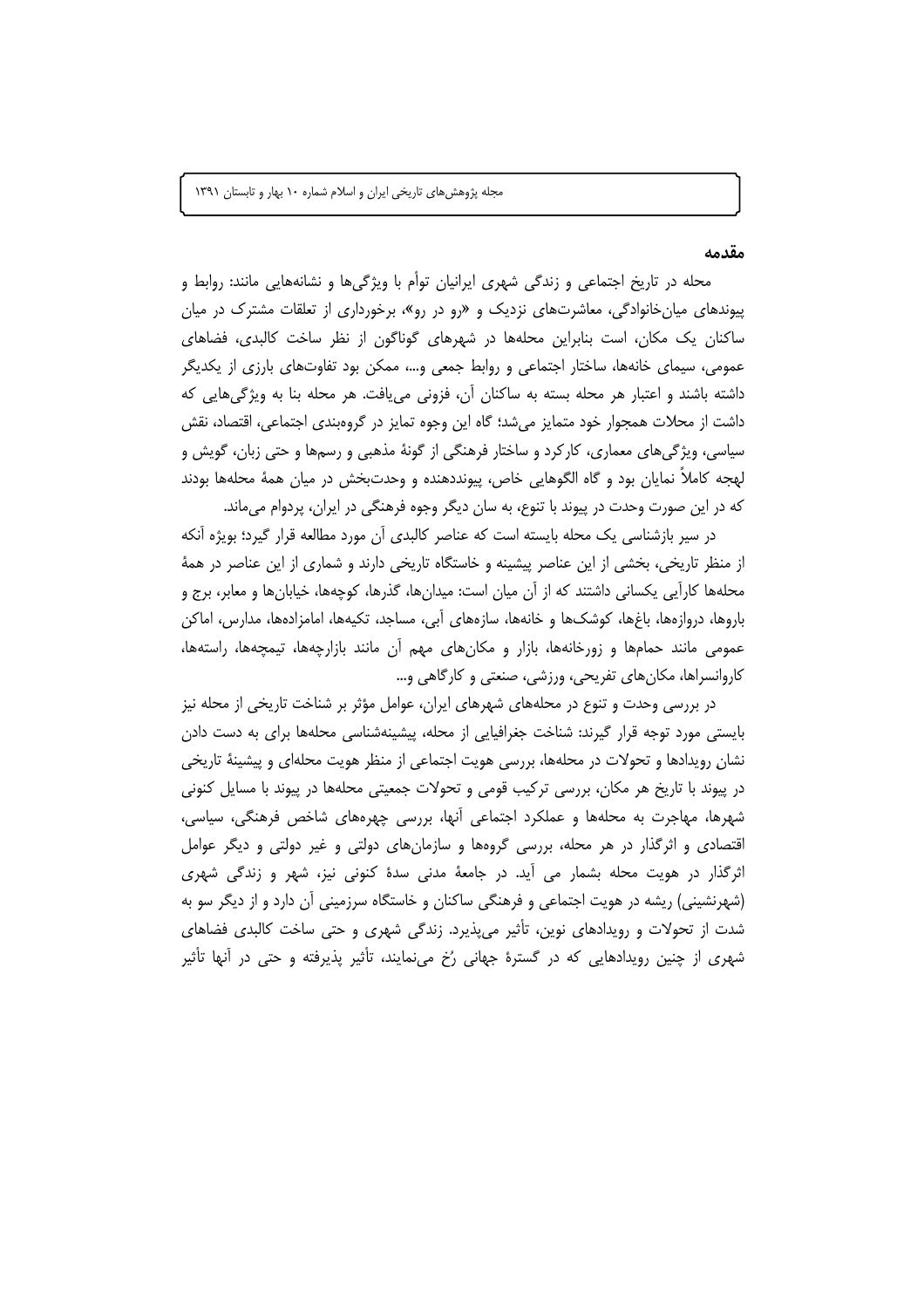میگذارد. در چنین فرأیندی، بخش مهمی از هویت و حیات اجتماعی شهرها به محلههای أنها وابسته است که دگرگونی بسیار یافته و بویژه در کلانشهرها، محله از نظر کالبد معماری، خصوصیات فرهنگی، اجتماعی و اقتصادی سنخیتی با واقعیات تاریخی خود ندارد. از این رو شناخت محلههای شهر، پایهٔ بازشناسی شهر در راستای مدیریت نظاممند شهری خواهد بود. در شهرها و روستاهای بزرگ ایران، محله هویت معناداری داشته که می توان ویژگی های فرهنگی، اجتماعی، اقتصادی و کالبدی آن را از منظر هویت، وحدت و تنوع مورد تأمل قرار داد. محلهها در شهرهای گوناگون از نظر ساخت کالبدی، فضاهای عمومی، سیمای خانهها، ساختار اجتماعی و روابط جمعی و… تفاوتهای بارزی از یکدیگر داشتند و اعتبار هر محله بسته به ساكنان آن، فزوني مي يافت. معمولاً اماكن ديني (مسجد جامع، مشاهد و…)، بازار، ارگ و میدان تا اندازهای سیمای محلههایی را مشخص می کردند، که در آنها عالمان، طلبههای دینی، بازاریان و بازرگانان و گروههای مختلف صنفی، سپاهیان و دیوانیان و عاملان حکومتی ساکن بودند. گذرهای محلهها به شکل کوچههای پیچ در پیچ تا خیابانهای راستهای که به میدان، مسجد جامع، ارگ و بازار ختم میشدند سیمای داخلی محله را تقسیمبندی میکردند که این گونه توصیفها را می توان از منظر منابع و یادمانهای تاریخی به دست آورد.

نکتهٔ مهم دربارهٔ کوی یا محله در شهرهای ایرانی تداوم تاریخی این بخش از شهرها بویژه در دورهٔ اسلامی تا چند دههٔ پیش است. تا زمانی که برج و با روی شهرها تخریب شد، تقریباً هستهٔ مرکزی شهرها در قالب شارستان ــ کهندژ با تأکید بر محوریت محله، بدون تغییر برجای ماند. از آنجا که محله از مهم ترین عناصر هویتبخش در شهرها است و این عنصر در کالبد معماری ـ شهرسازی شهر، ویژگیها و مؤلفههای اجتماعی، اقتصادی، فرهنگی و سیاسی شهرنشینان را تداوم بخشیده است، بایسته است که گذشته از منظر معماری شهرسازی و جامعهشناختی، از منظر تاریخی نیز مورد بررسی قرار گیرد. از آنجا که دگرگونی محلهها در یک سدهٔ اخیر با سرعت فزایندهای اتفاق افتاده؛ اما در طی چند سدهٔ قبل از این دگرگونی، محله از زمان تکوین در ساختار فضایی شهر با یک رویکرد ویژهای از ساختار مدیریتی ـ اجتماعی حیات خود را ادامه داده است، بایسته می،نماید که از منظر محلهپژوهی تاریخی مورد تأمل و بازشناسی قرار گیرد. کمترین دستاورد این جریان میتواند بازیابی هویت از دست رفته شهرها باشد.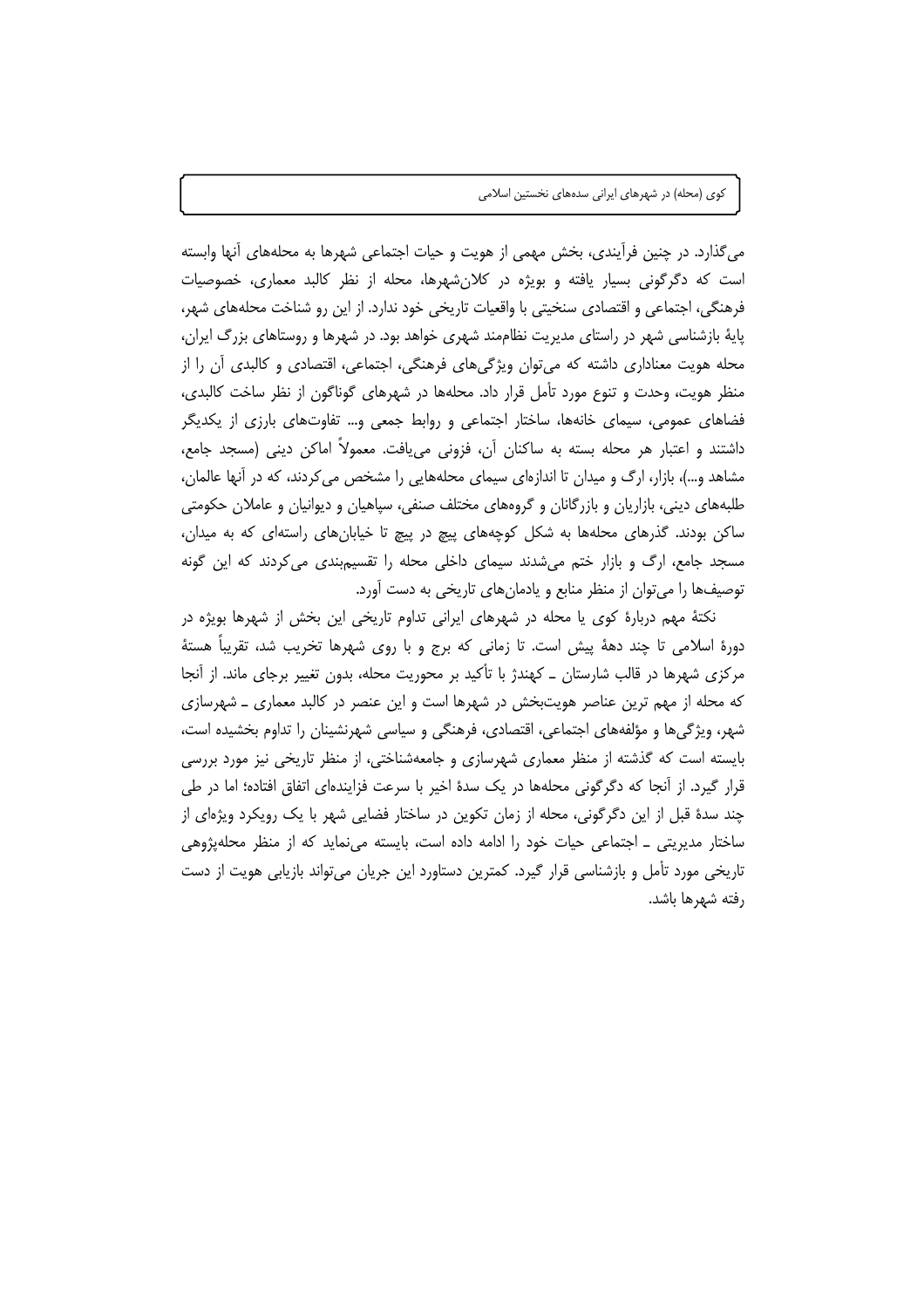مفهوم کوي و محله در شهر ايراني

کوی، محله (محلت) و رَبْع در بخش بندیِهای شارستان و ربض (بیرونی)، بیان کنندهٔ یک واحد جغرافیایی، اجتماعی ـ جمعیتی، فرهنگی، اقتصادی و سیاسی است که با مشخصههایی از دیگر کویها/ محلهها متمایز می شود. در منابع تاریخی و جغرافیایی به زبان فارسی<sup>٬</sup> واژهٔ کوی و گاه در کنار آن صورت عربی آن ـ محله ـ به کار می رفته است. در ترجمهای که از تاریخ بخارا بازمانده است، از واژهٔ كوى براى توصيف بخش هاى شهر استفاده شده است (نرشخى، ١٣۶٣: ٧٩- ٧٣). ` واژهٔ محلت (محله) در منابع سدههای چهارم و پنجم قمری بیشتر از کوی دیده می شود که دلیل آن نیز کاربرد صورت عربی چنین اصطلاحاتی است. کوچه، گذر، میدانگاه، عناصر کالبدی و فضاهای عمومی است که پیوند دهندهٔ اجزای هر کوی به یکدیگر و به دیگر کویها / محلهها بود، گاه در کنار واژهٔ کوی یا محله معنای کلی تری از شکل کارکردی آن بیان میشد از این رو زمانی که از «کوی و کوچه و محلهای» سخن گفته مي شد، همهٔ آن اجزا و كلّيت محله مورد نظر بود.

«کلا» واژهای است که امروزه و بویژه در شهرهای شمالی ایران به معنای محله، روستا و یا یک واحد مجزای شهری \_ روستایی از واحدهای همجوار آن به کار می رود. در دوران اسلامی، واژههای ارگ، ارک، دژ و کهندژ بیشتر به صورت کهندژ، کهندز، کندز، قهندز و قلعه به کار رفتهاند که البته باید توجه داشت قلعه گسترهای فراتر از ارگ و کهندژ را در بر میگیرد. قلعه (کلا) واژهای است برگرفته از کلا فارسی که کارکردی به تناسب متفاوت از ارگ داشته است. کلا، کلات، کلاته ریشه در زبان فارسی میانه (پهلوی ساسانی) دارد و به همین صورت در برخی متون مانند کارنامهٔ اردشیر بابکان (۱۳۸۶: ۷۵ – ۷۴) نیز به کار رفته است. در زبان ترکی، این واژه به صورت قلا به کار رفته که در نام اَق قلا (قلعهٔ سفید/سفیدقلعه) می توان نمونهٔ اَن را یافت. همچنین در گویش مازندرانی بر سر نام مکانهای بسیاری به صورت کلا و کلات به کار رفته است، که بیشتر شناسهٔ روستا تا محله (باستانی , اد، ۱۳۸۸: ۴۱) است.

رَبْع اگر چه در دوران اسلامی، در معنای کوره، ناحیه و یا کرسی های یک استان بویژه در خراسان برای هر یک از بخشهای (حصهها) چهارگانه استعمال میشد و خراسان را به چهار «رَبْع» (مرو، بلخ، هرات و نیشابور) تقسیم می کردند (اصطخری، ۱۳۴۰: ۲۰۳: ابن حوقل، ۱۳۴۵: ۱۶۳). اما رَبْع در معنی «محله» یا بخشهای یک شهر، معنی بارزتری داشت. حاکم نیشابوری در تقسیم بندی شهر نیشابور از هر دو اصطلاح محله و رَبْع در دو مرتبه تقسیم بندی، بهره برده است: «ارباع نیشابور چارست: ریوند،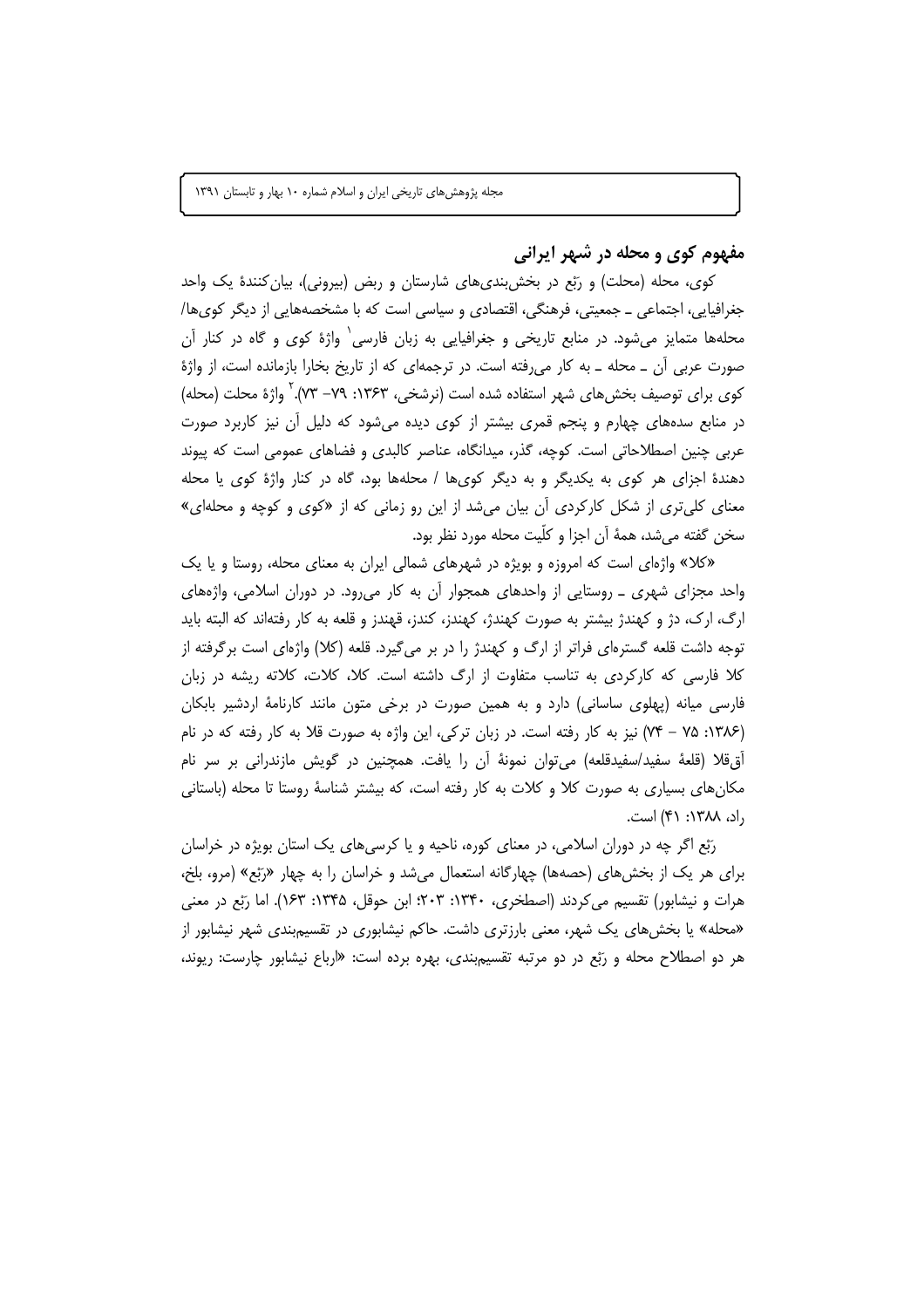مازل، شامات، بشفروش».<sup>۳</sup> این چهار ربع «از حدً مسجد جامع» جدا میشدند و مجموعهای از محلههای شهر، روستاها و قریههای پیرامونی را تا بخشهای سواد شهر دربر می گرفتند (حاکم نیشابوری، ۱۳۷۵: ۲۱۴). در واقع ربع را فراتر از محله دانسته و در معنای بخش بیان کرده، که هر ربع چندین محله و روستا را شامل میشده است؛ چنانچه محلههای شهر را چهل و هفت عدد بر میشمارد. ٔ برخی محلهها نیز چنان بزرگ بودند که مانند «محلهٔ جولاهگان» (بافندگان) «سیصد کوچه زیادت داشت». همچنین حاکم نیشابوری اشرف محلههای نیشابور را «مقام اولیا و بازار حیره اعظم، اعظم اسواق شهر» خوانده که درازای آن یک فرسخ بوده و تمام بازار سرپوشیده بوده است (حاکم نیشابوری، ۱۳۷۵: ۲۰۰). ابن فندق بیهقی نیز در تاریخ بیهق این شهر را با روستاها و دیههای آن به دوازده رَبع تقسیم کرده است که هر ربع مجموعهای از محلهها و روستاها را دربر میگرفت (ابن فندق بیهقی،  $A9.69 - 70.195A$ 

محله از دیدگاه حوزههای مطالعاتی گوناگون مانند جامعهشناسی، باستانشناسی، معماری و شهرسازی، جغرافیای شهری و… تعریف و توصیف شده است (برای آگاهی بیشتر، نک: ضیاء توانا، ۱۳۷۰: ۲۰۰ \_ ۱۷۳: باقرى، ۱۳۸۸: ۶۱). از ديدگاه تاريخي، محله مورد تعريف و نشانه شناسي دقيق قرار نگرفته است. به یک معنی نخستین گام مهم در این راستا توسط شهرام یوسفی فر در مقالهٔ «الگوشناسی کالبدی شهر در سدههای میانهٔ تاریخ ایران» برداشته شد که در ضمن بررسی عوامل موثر در الگوشناسی کالبدی شهر، «بنیانِ گذاری محله» را با تأکید مورد بررسی قرار داد. وی عوامل درونی و بیرونی مؤثر بر روند شکل گیری محلههای جدید در شهر را با تأکید بر دادههای تاریخی دستهبندی کرده و به این نتیجه می رسد که: «در شهرهای قرون میانه بنا به دلایل سیاسی، اقتصادی و اجتماعی احداث محلههای جدید و مستقل ضرورت پیدا می کرد، در جریان گسترش بعدی کالبد شهر محلههای مزبور، بتدریج در ساختار کالبدی شهر ادغام میشدند و در نهایت شکل و فضای شهرها گسترش می یافت. این روال یکی از الگوهای توسعهٔ کالبدی و رشد فضای اجتماعی شهری در سدههای میانه بود» (يوسفي فر، ١٣٨۵ الف: ٣٣١).

در اینجا بر آن نیستیم تا تعاریف و نظرگاههای دیگر حوزهها را ارائه کنیم؛ اما بایسته است تا به اختصار دیدگاه مورد نظر نگارنده برای تبیین این مقاله دربارهٔ محله (از دیدگاه تاریخی) طرح شود: محله واحدی با ویژگیهای کالبدی، جغرافیایی، اجتماعی، فرهنگی، اقتصادی و سیاسی مخصوص خود متمایز از دیگر واحدهای شهری و روستایی همسان است بیiنکه مرز کالبدی – اداری أن با عوارضی چون حصار تعریف شود، بنابراین با توجه به این ویژگیها قابل بازشناسی از دیگر واحدها (محلهها)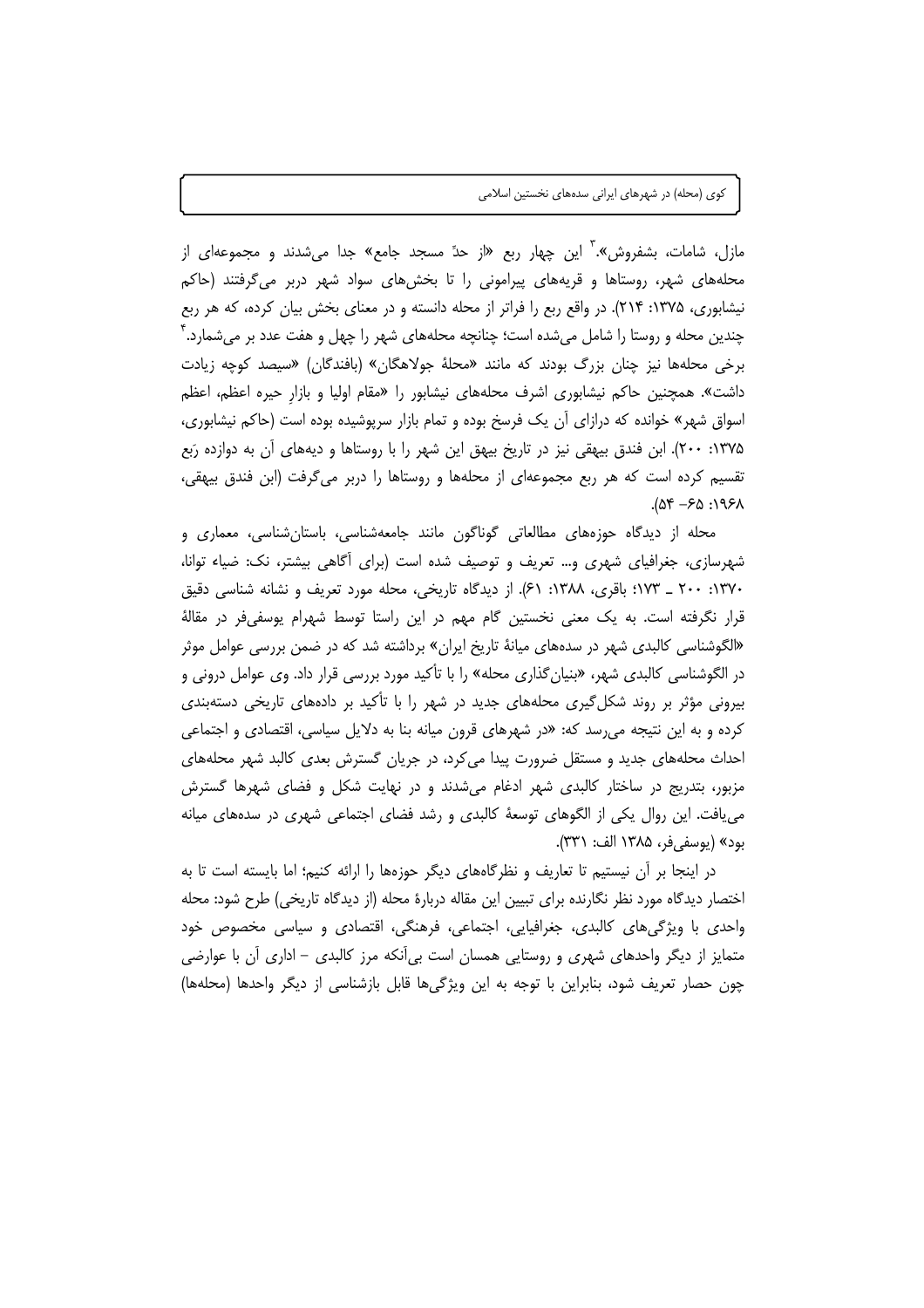است. این تعریف، در واقع رویکرد تاریخی – اجتماعی به محله است و شاید برای بسیاری از محلههای امروزی در جامعهٔ شهری و روستایی سنخیت نداشته باشد.

## جایگاه محله در شهر ایرانی

محله هويت اجتماعي، اقتصادي، كالبدي و فرهنگي در شهر دارد و اصولاً پديدآمدن و تكوين يک شهر با محلههای آن ارتباط مستقیم دارد. تفاوت شهرهای اولیه با روستاها در روابط درونی و بیرونی، مسألهٔ تولید محصول مازاد بر نیاز جامعهٔ تولیدکننده، معماری، مجموعهای از عوامل کمی و کیفی حول محور تحولات اقتصادی (در تولید)، فن[وری، ارتباطات، ساخت استحکامات شهری، افزایش جمعیت و رشد فرهنگی بوده است (شهمیرزادی، ۱۳۷۸: ۳: مجیدزاده، ۱۳۶۸: ۹). این عوامل در بستر محله پدید می آید. ازدیاد جمعیت، تنوع شیوههای تولید و معیشت، شکل گیری جامعهٔ فرادست و فرودست، تکوین نظام اداری و دیگر عواملی که در کالبد شهر حیات اجتماعی را رقم می;ند، خواهناخواه در تفکیک اجزای شهر به بخشها و محلهها مؤثر واقع میشود. از این رو عناصر هویتبخش محله از منظر کلی مورد تحلیل پژوهشگران عرصههای شهر پژوهی تاریخی، جامعهشناسی شهری، باستان شناسی، معماری و شهرسازی، اقتصاد شهری و جغرافیای شهری بوده است. و نیز عوامل موثر بر «بنیاد»، «تکوین» و «هویت بخشی» محله از دیدگاههای فوق مورد توجه بوده است: «چگونگی تکوین، عوامل موثر در شکل گیری و تداوم حیات، ترکیب اجتماعی، ساختار مدیریتی، ساختار فیزیکی و اجزای محله و خصوصیات کالبدی» از مهم ترین عوامل در این زمینه به شمار می روند (محمدی، ۱۳۸۱: ۱۵۳).

باستان شناسان در نخستین شهرهای ایران مانند شهرسوختهٔ سیستان، کنارصندل جیرفت، شهداد، سیلک کاشان، شهرهای ایلامی خوزستان و… آثار دژ، معبد و تأسیسات اداری را بر فراز بخش حاکمنشین شهرها کشف کردهاند و همین امر اولین محله از تکوین محلهها را در فرودست آن بخش نشان میدهد. شهرهای دورهٔ ساسانی از سه بخش کاملاً متمایز تشکیل شده بودند که این بخش بندي، بيشتر از نوع «طبقهبندي» جامعه تأثير مي يذيرفت:

۱. کهندژ در هستهٔ مرکزی شهر و به عنوان ارگ، مقر بخش نظامی و حکمرانی شهر بود که کاخها، آتشگاه اصلی، دیوانها، سربازخانهها، خزائن و انبارهای آذوقه در این بخش گرد آمده بودند و در مرکز یا در کناره شهر بر بلندترین و بهترین نقطه بنا شده بودند. برج و باروهای ستبر گرداگرد آن ها را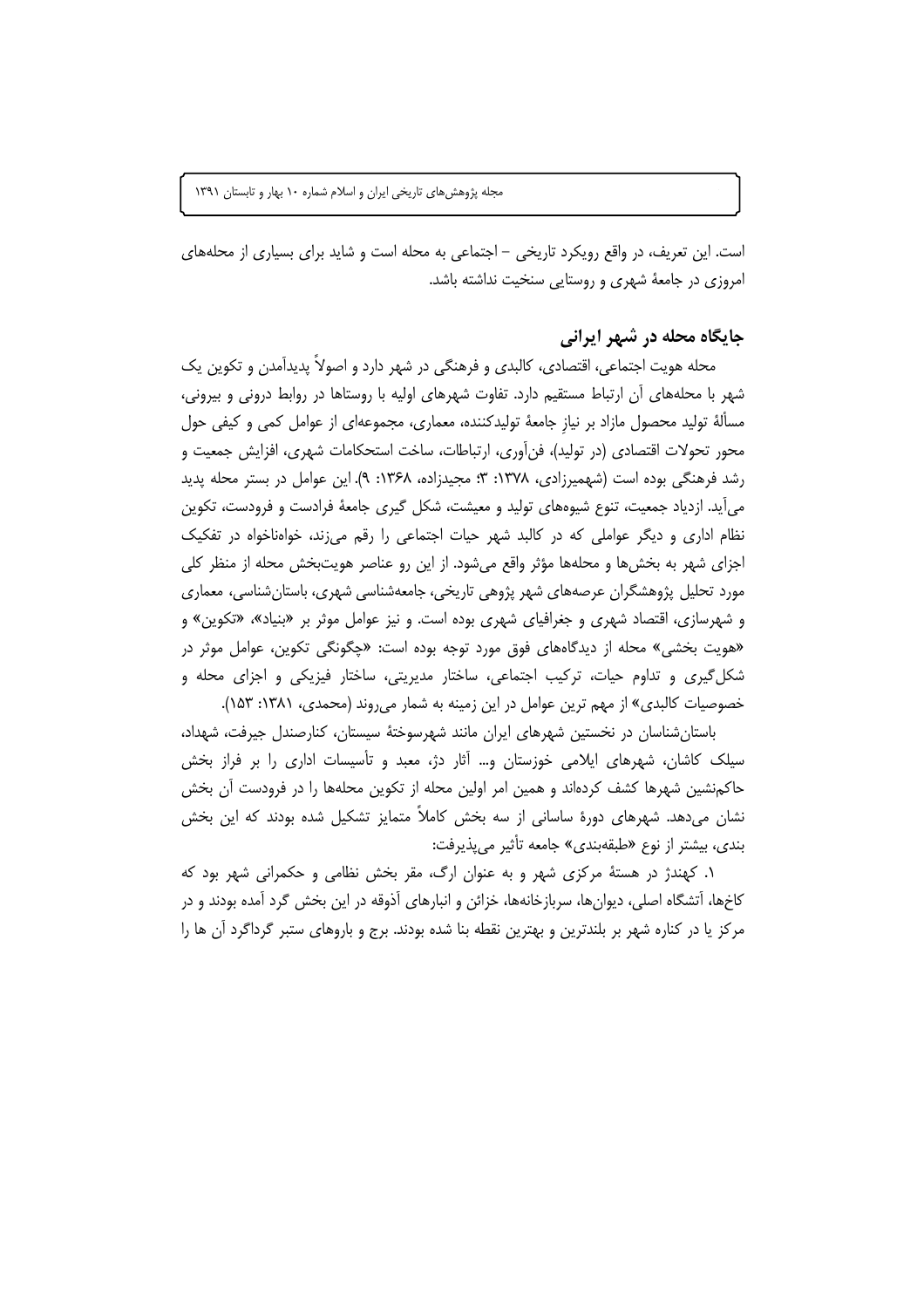در بر میگرفت و دروازهای که به شارستان (بخش درونی شهر= شهردرونی)<sup>ه</sup> باز میشد، کهندژ را با پيرامون خود و ديگر بخش هاي شهر پيوند مي داد.

۲. بخش دوم، با نام شهرستان یا شارستان یا شهر درونی بود که «حلقهٔ فضایی بیرون کهندژ را تشکیل میداد». محلههایی خاص برای طبقات ممتاز و مرفه شهر که دیوانیان و دبیران، سپاهیان و اشراف و بزرگان دینی در این بخش زندگی می کردند. میدان اصلی شهر در اینجا قرار می گرفت که عموماً بخشی از بازار به آن راه می یافت یا از آن منشعب میشد. شارستان با حصاری بزرگ محفوظ می شد و یکی از معانی شارستان پروار «حصار گِرد شهر» بود (باستانی راد، ۱۳۸۸: ۴۱). شارستان از طریق دروازههایی که در حصار آن تعبیه شده بود به بخش بیرونی شهر راه می یافت.

۳. «شهر بیرونی» یا چنانکه در دورهٔ اسلامی به «ربض» شهرت یافت، در پیرامون شارستان (شهرستان)، بود که محلهها، خانهها، بازارها، باغها، زمینهای کشاورزی را در بر میگرفت. شهر بیرونی، بخش اصلی «فعالیت تولید کالائی و تجارتی را در خود جای داده بود» و عنصر «بازار به عنوان ستون فقرات شهر از دل شارستان (شار میانی)» تا میانهٔ «شار بیرونی» گسترش می یافت که البته بر راههای ورود به دروازههای شارستان واقع بود و خانهها پیرامون آن بودند. در برابر هر دروازه از شارستان و در بخش بیرونی میدانی ساخته میشد که مرکز اصلی داد و ستد به شمار می رفت. پس از اسلام که ربضی یا دیواری بر گرد شهر بیرونی ساختند، روستاها و دِههای پیرامون أن حومه یا سواد نام گرفتند. از نظر اجتماعی نکتهٔ مهم آن است که در اواخر دورهٔ ساسانی نارضایتیهای عمومی «بیرونی نشینان» باعث ایجاد شکافهای عمیقتر میان أنان و «شارنشینان» شد که این امر در گرایش أنها به فاتحان مسلمان و همراهی شان در فتح شهرها و حتی موقعیت یافتن آنها در دورهٔ اسلامی مؤثر بود (اشرف، ۱۳۵۳: ۱۰–۹؛ سلطان;زاده، ۱۳۶۵: ۷۱–۶۷؛ یوسفی فر، ۱۳۸۴: ۲۶۴ – ۲۱۷؛ Bosworth,  $.1974:772$ 

شارستان در شهرهای عصر ساسانی بر اساس کارکرد هر بخش تقسیمبندی میشد. بقایای شهرهای بزرگی چون گور (اردشیرخوره / فیروزآباد)، تیسفون، استخر (اصطخر)، ایرانشهرشایور و گندی شاپور در خوزستان و شمار بسیاری از شهرهای دیگر نشان میدهد که وسعت قابل ملاحظهای داشتهاند و آن وسعت پیش از هر چیز از جمعیت بسیار آن شهرها حکایت دارد (هوف، ۱۳۶۵: ۲۰۴– ۱۷۶). از این رو قاعدتاً در چنین شهرهایی تنها در بخشی از شارستان گروههای مرفه سکونت داشته اند و بقیهٔ محلههای شارستان به عموم مردم تعلق داشته است. جامعهٔ شهری در اواخر دورهٔ ساسانی متأثر از ویژگیهای تاریخی و عوامل متعدد سیاسی، فرهنگی، اجتماعی و اقتصادی بود که ساخت اجتماعی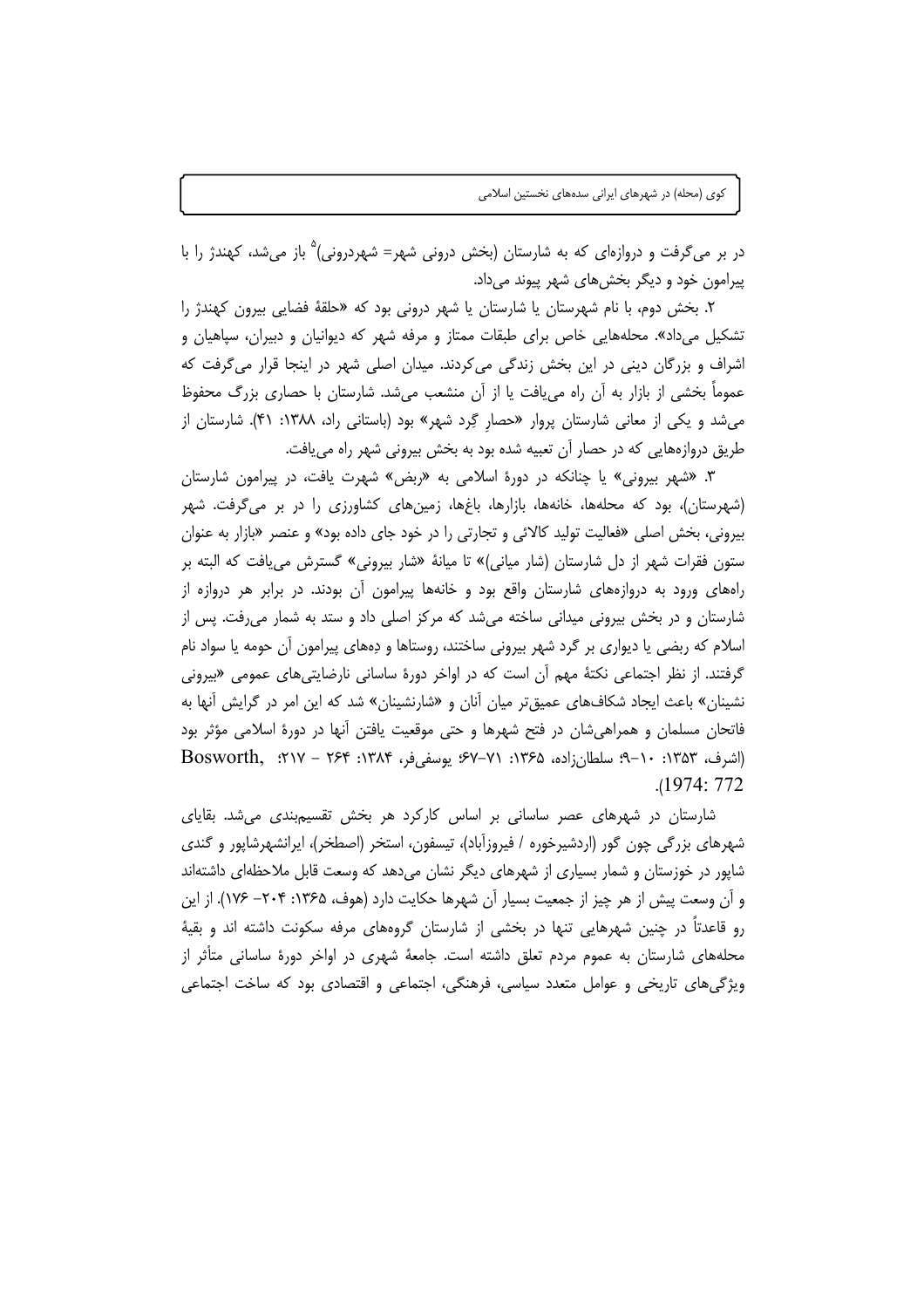محلات آن نیز بخشی از مؤلفههای آن جامعه بود و این همه در سرآغاز زندگی شهری سدههای نخستين اسلامي تأثير گذار بود (خلعتبري و پرتوي مقدم، ١٣٨٩: ٢٠- ۴٩).

## تر کیب اجتماعی محله در سدههای نخستین اسلامی

در دورهٔ باستان، بویژه در دورهٔ ساسانیان، محلهها بر اساس ساختار و نظام «طبقهبندی» اجتماعی تقسیم بندی می شدند. از آنجا که در دورهٔ ساسانیان، شارستان محل سکونت طبقات مُرفه جامعه بود میان سپاهیان، موبدان، دبیران، وزرگان و خاندانهای شاهی و اهل بیوتات (ویسپوهران) تقسیم می شد.<sup>۵</sup> زمانی که اعراب از مرزهای جنوب غربی قلمرو ساسانیان گذشتند، در واقع سرزمینی را گشودند که زنجیرهوار، صدها شهر و روستا را در بر می گرفت و می توان گفت که کوچک ترین آنها دست کمی از «مدينهٔ نامدار اسلامي» (يثرب) نداشت. از حيره و تيسفون تا مرو، بخارا، سمرقند، خوارزم و شرقي ترين شهرهای قلمرو ایران عصر ساسانی، شهرهای گوناگون به شیوههای بیش و کم یکسانی مانند جنگ یا صلح و تسلیم گشوده شدند. در فتوح اسلامی برخی شهرها ویران شدند و برخی دیگر با همان سازههای کهن پویایی خود را در مرحلهای دیگر آغاز کردند. بدین سان «شهرنشینی در دورهٔ اسلامی، از یک سو از ادامه یافتن و از سوی دیگر از دگرگونی زندگی شهری ساسانی پدید آمد» (اشرف، ۱۳۵۳: ۲۰۶؛ کیانی، ۱۳۶۵؛ ۲۰۶).

در دو سدهٔ نخست اسلامی، ساختار اجتماعی و کارکرد اقتصادی شهرهای ایران وضع مناسبی نداشت. حضور گروههای قومی عرب در دستهبندیهای قبیلهای قحطانی و عدنانی (جنوبی و شمالی، مضری و قیسی، نزاری و یمنی، تمیمی و ازدی و…) و سکونت یافتن آنها بویژه دستههای نظامی عرب در شهرها در کنار ساکنان بومی و امارت بر اَنها، ساختارهای جدید اقتصادی و دستهبندیهای مذهبی همراه با برخی سختگیریهای فرهنگی ـ اجتماعی بر بومیان را در پی داشت. با این همه، شیوهٔ زندگی جدید اسلامی در شهرهای ایرانی با سنتهای گذشتهٔ ایرانی گره خورد و ایرانیان در ساخت و سازهای شهری، ساختار اجتماعی و اقتصادی شهرها و نگرشهای جدید، بر اعراب پیشی گرفتند. در این راه نقش دهقانان و بیرونی نشینان اواخر دورهٔ ساسانیان چشمگیر بود. چنان که این قشر اجتماعی در دورهٔ اسلامی در پیوند میان ساخت کهن شهرهای ایرانی در زمینههای اجتماعی، فرهنگی و اقتصادی با مهاجران عرب نقش مهمی را ایفا کردند البته در دو حوزهٔ جغرافیایی شرق و غرب ایران رویکرد دهقانان در مواجهه با اعراب متفاوت بود (صالحی، ۱۳۸۸: ۱۵۸– ۱۲۹).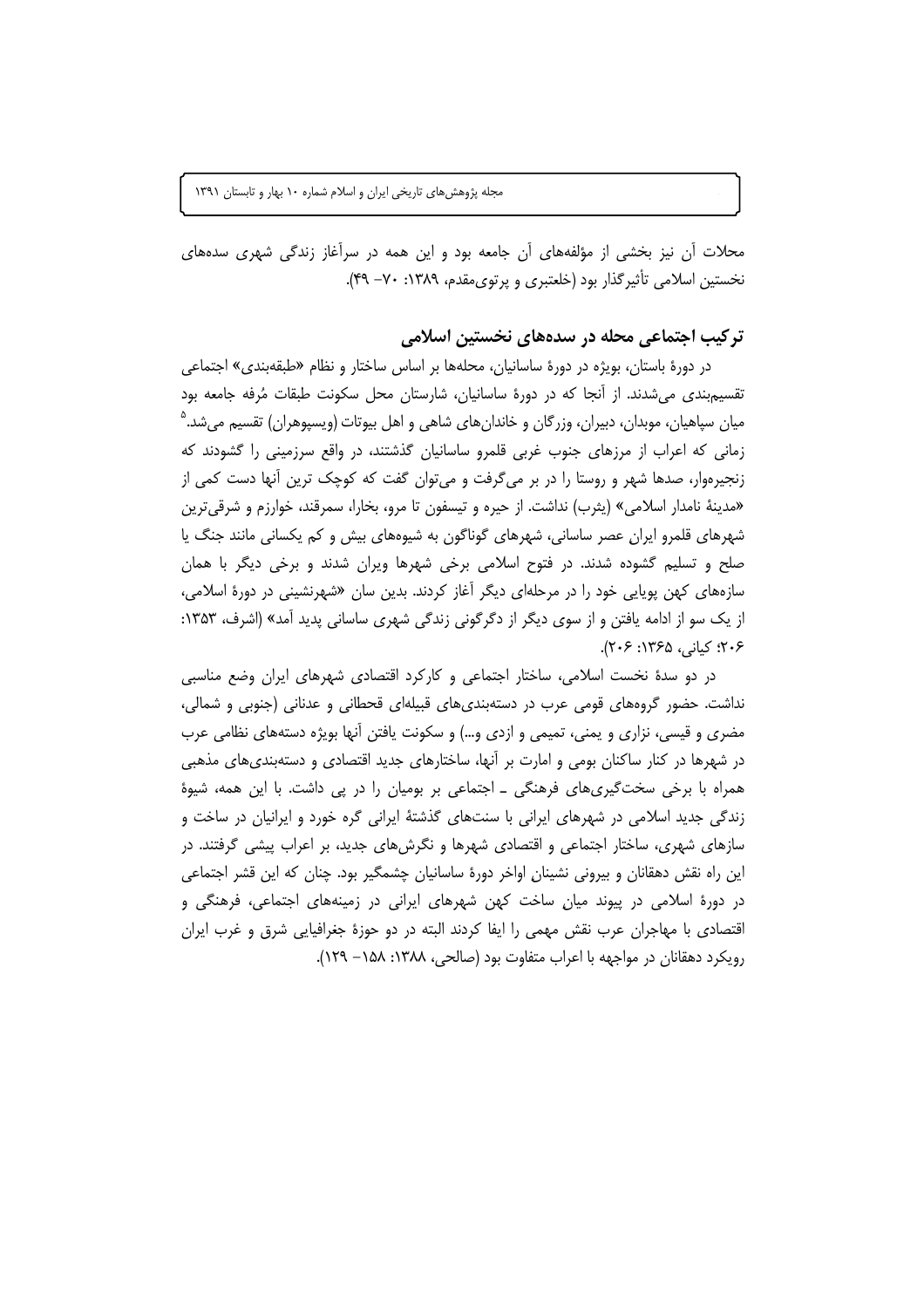در کنار مسلمانان و نومسلمانان پیروان دیگر ادیان نیز بنا به شرایطی مانند پرداخت منظم مالیاتهایی چون جزيه، عدم توهين به قرآن و اسلام و عدم تعرض به مسلمانان، انجام فرايض ديني و مناسک با شرایط خاص و... (مفتخری و زمانی، ۱۳۸۴: ۶۰– ۶۰)، میتوانستند در محلههای خود بمانند؛ اما در برخی مواقع ــ چنان که دربارهٔ بخارا بیان خواهد شد ــ میبایست محلهٔ خود را به قبایل عرب واگذار و شارستان را ترک کنند. در برخی از شهرها مانند کرمان، نام محلههایی چون «کوی گبران»، هم در منابع قرون میانه دیده میشود و هم در ساختار محلات امروزی شهر (خبیص، ۱۳۴۳: ۳۳)، و نیز در شبورقان، دیلمیان روزگار سلطان محمد، در «کوی دیلمان» به چشم می خورد ساکن بودند (بیهقی، ۱۳۷۴: ۹۹۰) و در قرن ششم قمری هنوز نام و نشان کوی برامکه در شیراز وجود داشت و در قرن هشتم هم از آن یاد شده است (جنید شیرازی، ۱۳۲۸: ۴۸۰).

از قرن دوم قمری وضعیت سکونت گروههای مختلف در محلهها روشن تر شد. سکونت علما و دانشمندان در محلات خاصی از شهرهای نیشابور (حاکم نیشابوری، ۱۳۷۵: ۲۰۰)، بخارا، بغداد، شیراز و… بود. زمینهای «کارک علویان» در بخارا از همین نمونه بود که در کنار دروازهٔ نو، «مملکهٔ سلطاني» بود و امير منصور بن نوح در آن جا كوشكي ساخت و بعدها در سدهٔ پنجم نصرخان بن طمغاج خان قراخاني أنها را به فقها بخشيد (نرشخي، ۱۳۶۳: ۴۰). همچنين بازرگانان معمولاً در محلات خاصي که زمینهای آن ارزش بیشتر داشت زندگی می کردند. چنان که بازرگانان در بغداد در محلهٔ شیعهنشین کرخ ساکن بودند و به گفته اصطخری «کرخ آبادانتر است و بازرگانان گرانمایه آن جا باشند» (اصطخری، ۱۳۴۰: ۸۵). در شهر بم نیز کوی بزازان تمول بیشتری داشت و جایگاه آن هنوز هم در شارستان بم مشخص است. از اواخر سدهٔ دوم قمری که نحلههای فکری و مذهبی گسترش یافتند، در شهرهای بزرگ مانند بغداد، کوفه، نیشابور و… پیروان مذاهب در محلههای خاص خود زندگی می کردند. وجود سه مسجد برای سه فرقه و گروه دینی در شهر بم در قرن چهارم نشاندهندهٔ همین موضوع است (حدودالعالم من المشرق الى المغرب، ١٣۶٢: ١٢٨). در بخارا، دهقانان، رندان و مغان كوىهاى جداگانه داشتند و برخی از متمولان نیز زمین های بزرگی در اختیار داشتند که به نام آنان محلهای شکل میگرفت مانند کوی وزیر بن ایوب که در این کوی امیران هم جای گرفتند و به «کوی وزیر» و «کوی کاخ» شهرت یافت (نرشخی، ۱۳۶۳: ۷۹– ۷۳). در برخی شهرها محلههایی به نام مهاجران بود که محلهای برای خود ایجاد کرده بودند. همچنین صاحبان حرفهها، اصناف و بازاریان در شهرهای گوناگون کویهایی برای خود داشتند مانند: کوی بزازان، کوی جولاهان، کوی گفشگران، کوی چرم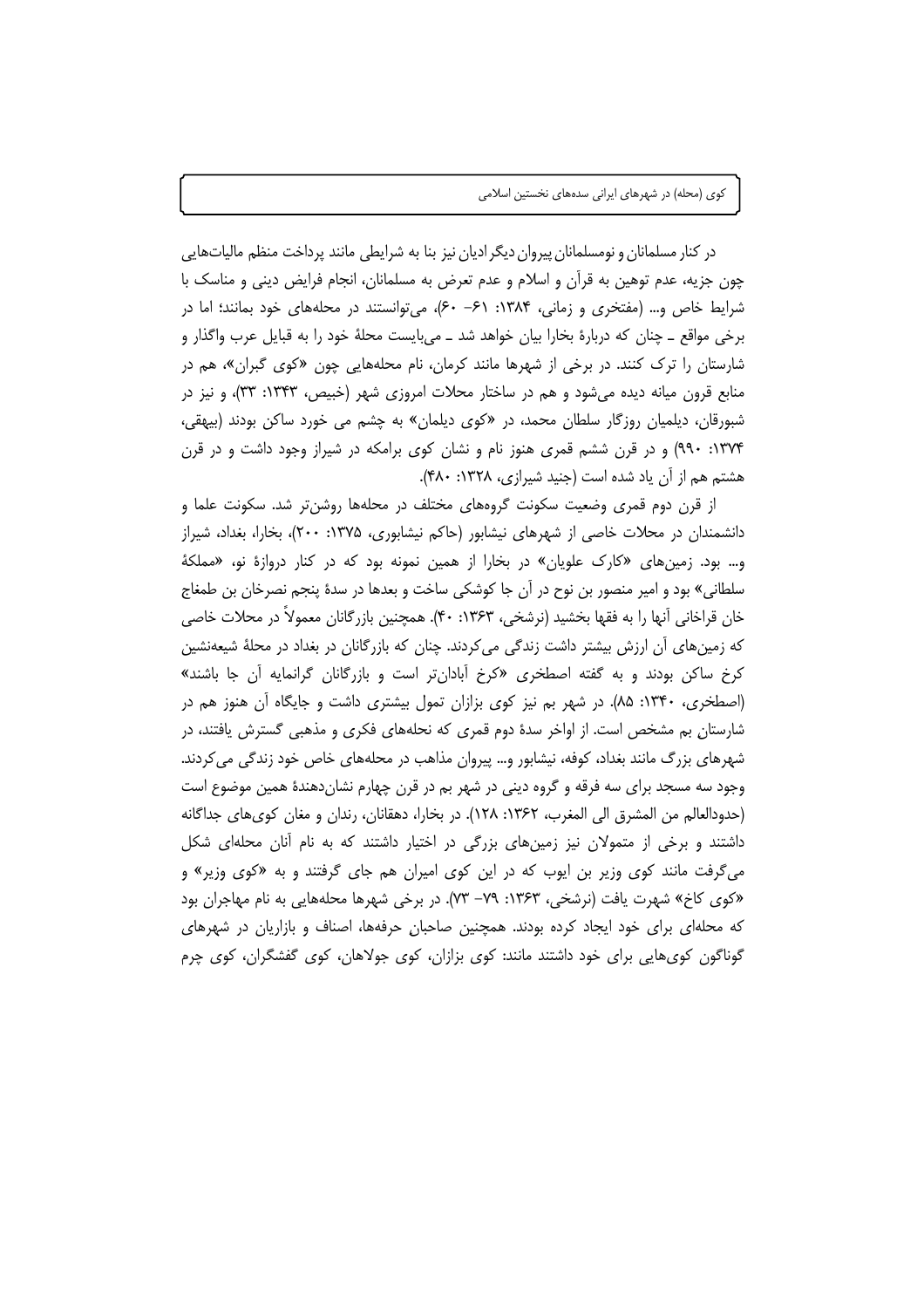فروشان، کوی دباغان، کوی صرافان، کوی خرما فروشان، کوی برده فروشان، کوی طناب بافان، کوی ابریشم بافان، کوی سېدبافان، کوی سیمگران و…

از مهم ترین اتفاقات اجتماعی ــ فرهنگی، جدالهای بین،حلهای در شهرهای اسلامی بود. این جدالها گاه اجتماعی ــ مذهبی و دایمی بود مانند شهر کوفه که قبایل جنوبی و شمالی مرتب با هم در نزاع بودند و گاه مذهبی و شدید بود مانند شهر بغداد و نزاع اهالی محلهٔ شیعه نشین کرخ و محلتهای سنی نشین که بارزترین نمونه از این گونه جدالها است. بازار شهرها نیز در محلههایی مانند کرخ بغداد که در آمد و شد اندیشههای گوناگون بود، گاه دچار آشوبهای سیاسی و کشمکش های فرهنگی و اجتماعی و از آن میان مذهبی میشد. بیگمان وظایف محتسبان گذشته از نظارت بر روند اقتصادی و تجارتی بازار، چشم گماردن بر فعالیتهای اجتماعی و سیاسی بازاریان بویژه در بازارهایی که زمینهٔ جنب و جوش سیاسی بیشتری داشتند نیز بوده است. در این راه خلفای عباسی و حکمرانان حکومتی آنها در انتخاب اهل حسبه و حتى تأديب صاحبان حرفهها در محلهها و بازار دقت فراوان داشتند.<sup>۲</sup> منصور عباسی نیز از انتقال بازارها به کرخ این انگیزه را داشت تا آشوبگران از مرکز شهر دور نگهدارد و از ورود جاسوسان به آن جلوگیری کند (طبری، ۱۳۸۷ق.، ج۷: ۶۵۴ – ۶۵۳). از آغاز دورهٔ امارت آل بویه کرخ اهمیت بیشتری فزون بر نقش اجتماعی و اقتصادی خود یافت و از مهمترین محلات با رویکرد فرهنگی بود. فناخسرو عضدالدولهٔ دیلمی أن محله را پس از أنکه بر اثر ناامنی و رکود اقتصادی ویران شده بود، دوباره أباد کرد. ابونصر شاپور بن اردشیر نیز در سال ۳۸۳ قمری، دارالعلم کرخ را با امکانات گوناگون، تأسیس و کتابهای فراوانی را خرید و به کتابخانهٔ أن منتقل کرد؛ اما کرخ وارد منازعات فرقهای و آشوبهای سیاسی و اجتماعی نیز شد از این رو چندین بار طعمهٔ حریق گردید که از ان میان است درگیری سال ۳۲۳ و درگیریهای پس از سال ۳۵۶ قمری که همزمان با درگذشت احمد معزالدولهٔ دیلمی بود. همچنین کتابخانهٔ دارالعلم کرخ نیز در سال ۴۵۱ قمری در جریان منازعات و درگیریهای کرخ به اَتش کشیده شد. این درگیریها که عموماً ریشهٔ مذهبی داشت، گاه بر سر مسایل تجاري و اجتماعي هم رخ مي داد تا جايي كه برخي گمان مي كنند مسايل اقتصادي از عوامل جدال هاي فرقهای در درگیریهای محلهٔ کرخ بوده است (طهماسبی، ۱۳۸۲: ۱۲۴–۱۰۷؛ احمدی، ۱۳۸۸: ۱۴– ۱۳).<sup>۷</sup> مقدسی که محلهها را از این دیدگاه بررسی کرده است به جدالِهای نحلهای محلهها اشاره دارد:

«در میان دو بخش نیشابور [منیشک و حیره]… در غیر مذهب نیز دشمنی وحشتناک دارند. در میان شیعه و کرامیان کار به جنگ هم کشیده بود. در سگستان دشمنی میان سمکیان که پیروان بوحنیفهاند و میان صدقیان که پیرو شافعی اند خونها می ریخته که به مداخله سلطان می کشیده است.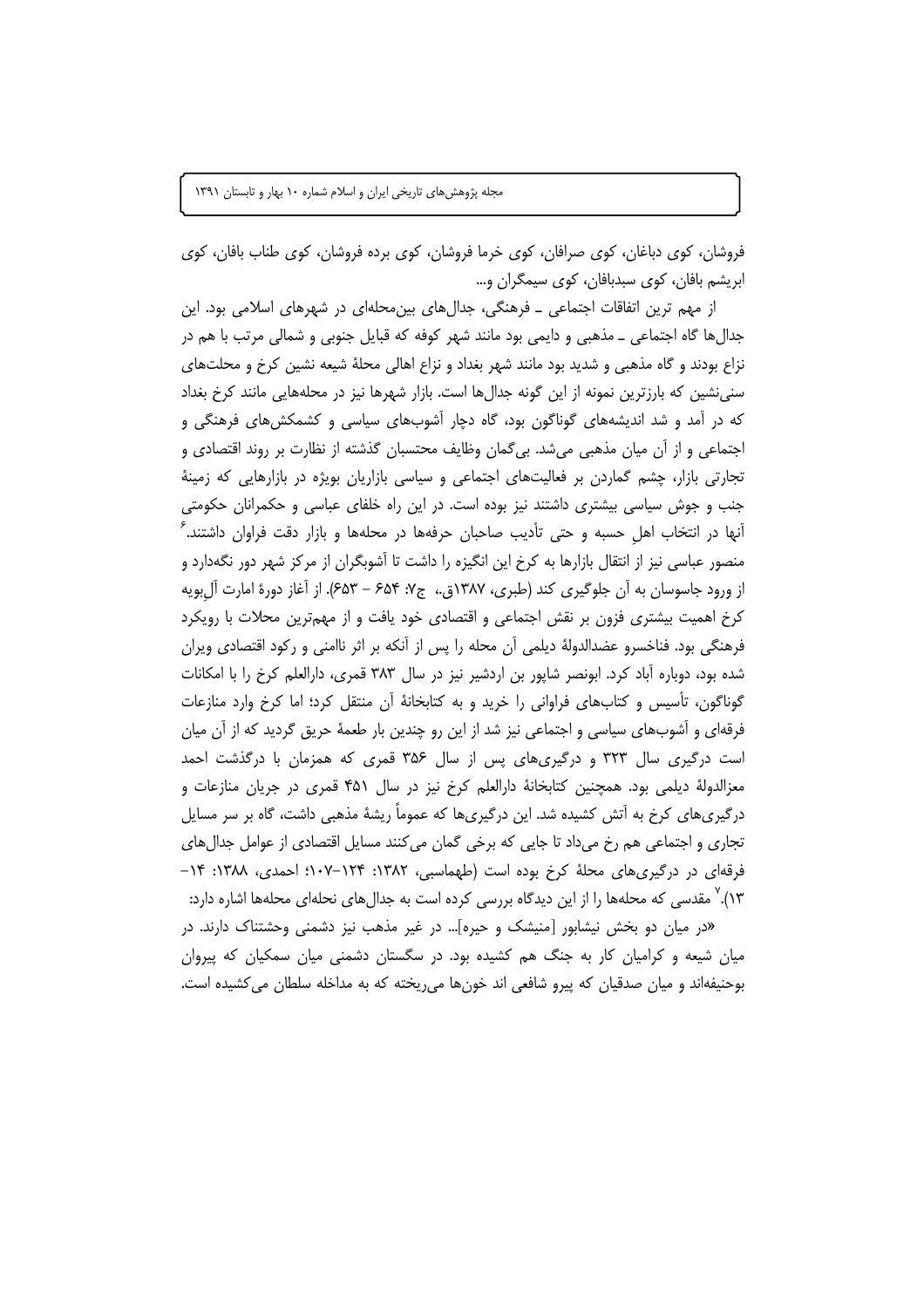در سرخس میان عروسیان که پیرو بوحنیفهاند و میان اهلیان [اهکیان] که پیرو شافعی هستند کشاکش است [عروسیان بیشترند و در پائین شهرند]. در هرات کشاکش میان عملیان و کرّامیان است و در مرو میان مدنیان [دهکانان] و بازار کهنه است و در نسا میان دو محلّه خنّه و سر بازار است و در ابیورد میان کرداری و راس البلد است… در بلخ نیز تعصبها غیر مذهبی هست و همچنین سمرقند و کمتر شهری در این سرزمین از تعصب خالی است...» (مقدسی، ۱۳۸۵: ۴۹۲).

## محله از منظر تاریخنوشتههای محلی

تاریخنوشتههای محلی از مهم ترین منابع برای بازشناسی محلهها در شهرهای تاریخی و نیز بررسی ویژگیها، کارکردی، ساختار اجتماعی، کالبد و هویت محلهها به شمار میروند. در برخی از منابع تاریخ نگاری محلی مانند تاریخ بخارا، تاریخ نیشابور، تاریخ بیهق و تاریخ قم، شیرازنامهٔ زرکوب و… ضمن توصيف اين شهرها، محلهها را نيز نام برده و گاه به خوبي توصيف كردهاند. از اين منابع مي توان ساختار، جامعه، وضعیت اقتصادی، ویژگیهای فرهنگی و دیگر شؤون محلهها را دریافت. در برخی از تاریخ نوشتههای جغرافیایی نیز که با رویکردی جامع جغرافیای شهری را مورد توجه قرار دادهاند، به محلهها توجه خوبی شده است؛ از اَن میان احسن|لتقاسیم مقدسی اَگاهیِهای مهمی دربارهٔ محلههای شهرهای گوناگون ارائه کرده است. توصیفهایی که مقدسی دربارهٔ کیفیت محلههای شهرهای گوناگون در سدهٔ چهارم قمری میکند، به لحاظ نشان دادن ترکیب اجتماعی، وضعیت اقتصادی، بهداشتی، فرهنگی، پیشه و ریشهٔ اهالی هر محل در آن دوره تقریباً کمنظیر و بسیار قابل تأمل است.^ در دیگر منابع جغرافیایی مانند مسالک و ممالک اصطخری (سدهٔ ۴ ق.)، نیز اگر نه به اندازهٔ مقدسی؛ اما در حدی کم ساخت درونی محله مورد توجه قرار گرفته است. یاقوت حموی در معجم|لبلدان (سدهٔ ۷ق.) توجهی قابل تأمل و حمدالله مستوفی در نزههالقلوب توجهی اندک به محلههای شهرها داشتهاند (سدهٔ ٨ ق.)؛ اما يعقوبي در البلدان (سدهٔ ٣ق.) نام و نشانٍ محلههاي برخي از شهرها از جمله بغداد را به خوبي بیان کرده و از این راه آگاهی های ارزشمندی از ساختار اجتماعی بغداد در زمان خود ارایه کرده است (یعقوبی، ۱۳۸۱: ۲۰- ۱۴). ٌ اما در برخی تاریخنوشتههای جغرافیایی با آنکه دید جامعی دارند، این مهم مورد توجه قرار نگرفته كه از آن ميان است، حدودالعالم من المشرق الى المغرب.

بخارا یکی از نمونههایی است که می توان محلههای آن را از طریق تاریخ نوشتههای محلی بازشناسی کرد. أگاهی،ایی که برخی از منابع؛ بویژه نرشخی، مقدسی، ابن حوقل و اصطخری دربارهٔ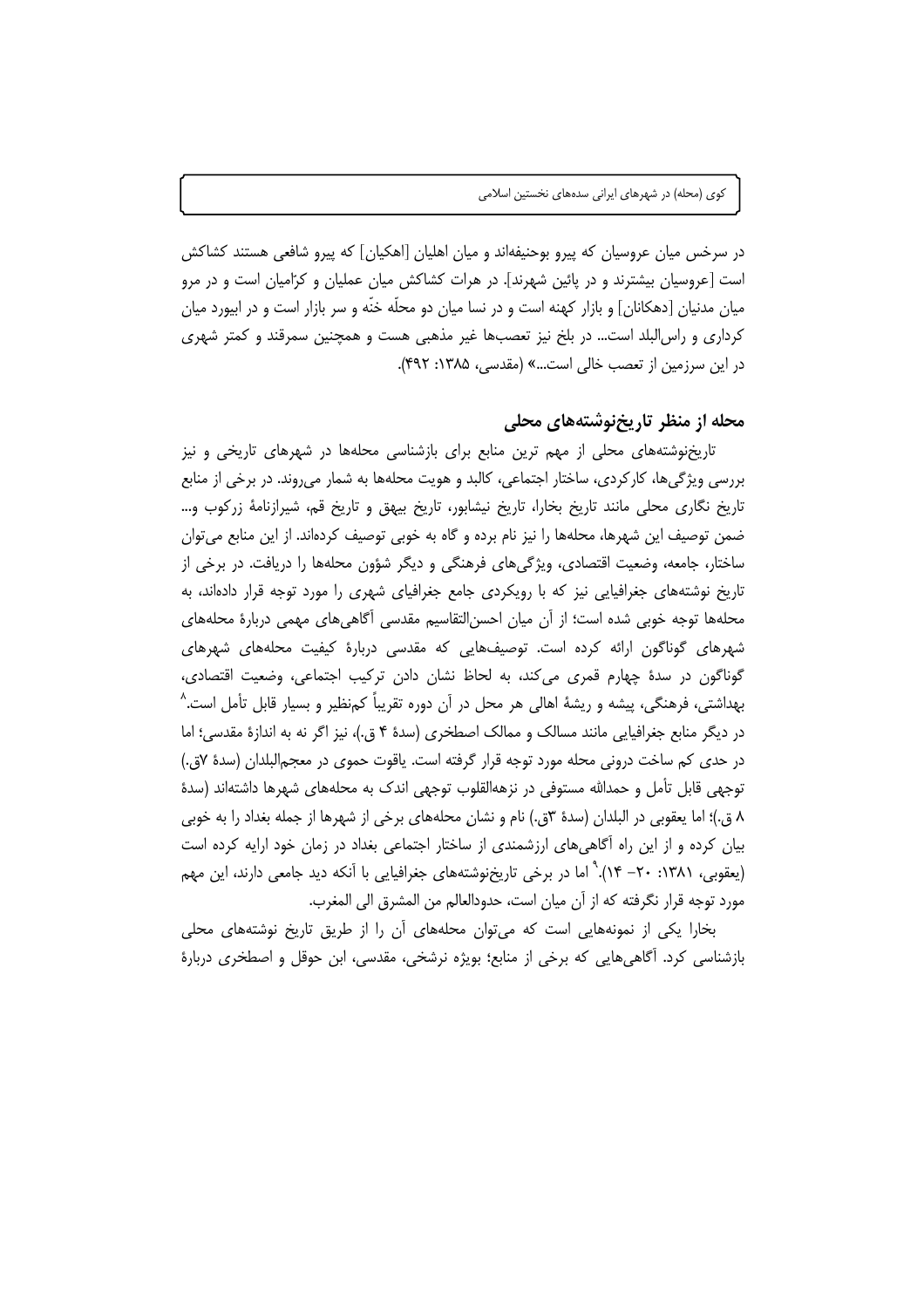محلههای بخارا به دست دادهاند، تا اندازهای منسجم است که می توان نقشهای از وضعیت محلههای این شهر در سدههای چهارم تا ششم قمری ارایه کرد. از طریق این کتاب محل قرار گرفتن کوی های دهقانان، کوی اعراب، کوی مغان، کوی گردونکشان، کوی رندان، کوی وزیر بن ایوب بن حسان، کوی علاء، کوی دروازجه، کوی فغسادره و کوی بولیث در شارستان بخارا بیش و کم قابل شناسایی هستند. در محدودهٔ ربض نیز جایگاه نماز (نمازگاه عید) که توسط قتیبه برای برپایی نماز عید بنا شد، کوشکھای وزیران و دیوانیان، کاخ امیر نصر سامانی، مسجد ابوجعفر عتبی، مسجد جامع فضل برمکی در محدودهٔ ریگستان در جنوب و غرب کهندژ در تاریخ بخارا معرفی شدهاند. ``.

با ورود اعراب به شارستان بخارا در برخی محلات دگرگونی،هایی پدید آمد، چنانکه أل&شکثه (کثکثان= کشکشان) به عنوان قومی «باحرمت و قدر و منزلت [که] در میان اهل بخارا ایشان را شرف زیده بودی و ایشان از دهقانان نبودند، غربا بودند، اصیل و بازرگانان»، در روزگار قتیبه بن مسلم از شهر رانده شدند (۹۱ قمری) و محل سکونت آنان به اعراب واگذار شد، این قوم در بیرون شهر، کوشک مغان را بنا نهادند و به زودی آنجا آبادان شد و بتدریج به پهنهٔ شهر پیوست و پس از ویرانی کوشکها در سالهای بعد، همچنان اَتشخانهها در آن محل باقی ماند (نرشخی، ۱۳۶۳: ۴۳– ۴۲). دو کوی دیگر با نام بنی سعد و بنی اسد نامگذاری شدند و در جوار دروازههایی به همین نام قرار داشتند که گواه از نامگذاری های جدید در عصر استیلای مسلمانان بر بخارا و حضور دو طایفه از اعراب است  $(Bosworth, 1999: 514)$ 

امیر اسماعیل سامانی در کنارهٔ جوی رباح (اریق رباح= ریاح) زمینهای «حسن بن محمد بن طالوت كه سرهنگِ المستعين ابن المعتصم» بود، را از او خريد. اين زمينها از آن طغشاده حكمران بخارا (بخارخدات) در زمان قتیبهٔ بن مسلم، بودهاند که ابنطالوت نیز از وی خرید. امیراسماعیل در آن جا سرای ها و بوستان ها ساخت و بیشتر بر موالیان وقف کرد و این گونه جوی رباح به نام جوی مولیان مشهور شد. اصطخری بیان می کند که رود رباح در محدودهٔ اراضی دشتک و مولیان، هزار باغ و کوشک و بوستان را آب میدهد (اصطخری، ۱۳۴۰: ۲۴۱). برخی از پژوهشگران توجه به ساختوساز در آن محدوده را به دورهٔ پیش از امیر اسماعیل میدانند، دلیل آن نیز اقدامات طغشاده، بخاراخدات دورهٔ قتیبهٔ بن مسلم، بوده است (Vambery,1973, 70). زمینهای پیرامون آن محدوده نیز با نام دشتک از آن ابنطالوت بود که ده هزار درم خریده شدند و از آن جا که نیزار بود، در همان سال اول ده هزار درم از بهای نی به دست آوردند (نرشخی، ۱۳۶۳: ۳۹).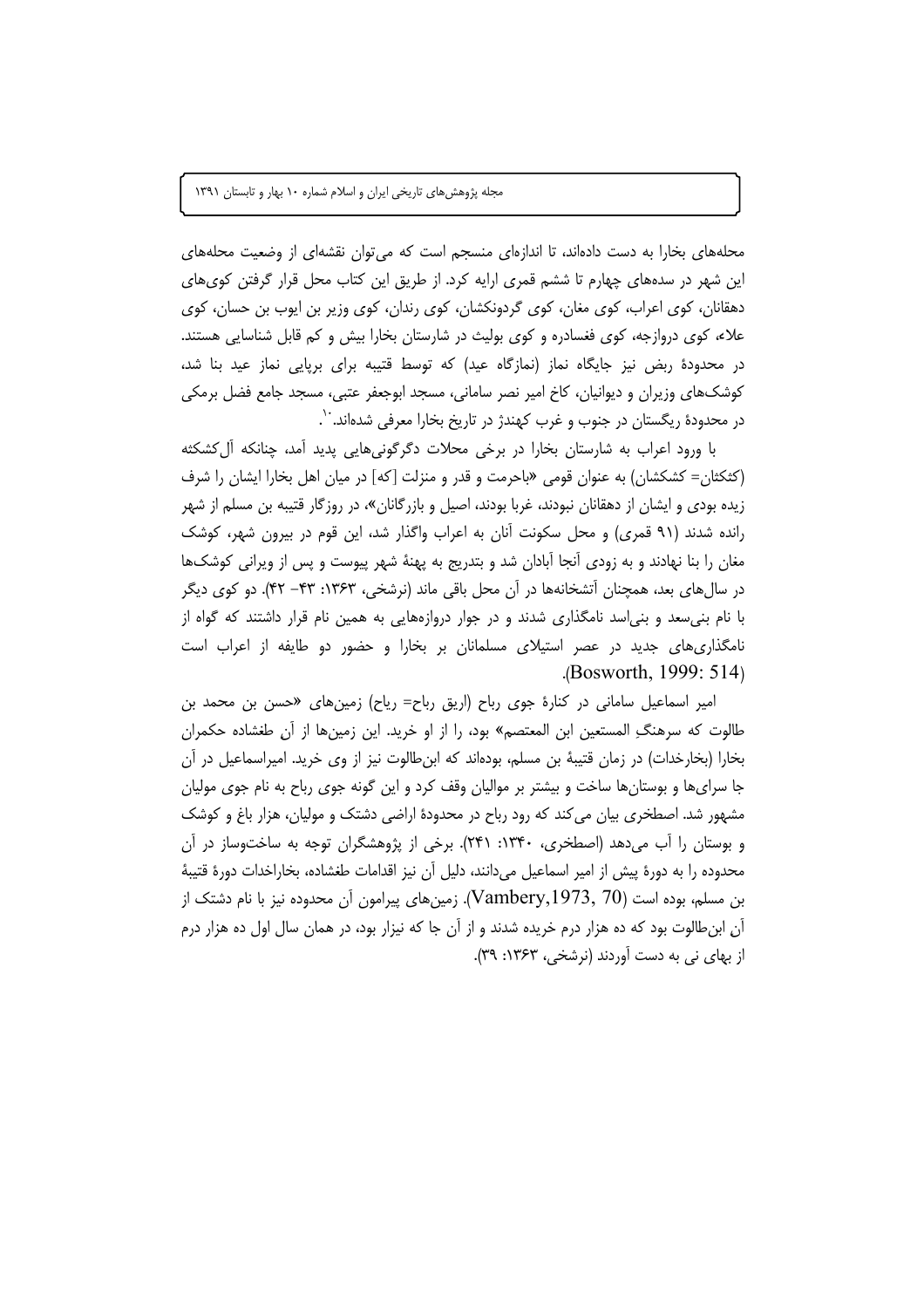در بخش شمالی شهر بخارا و در راه ریامیثن، دروازهٔ نو (نور) بنا شده بود که محلهای به نام «کارک علویان» قرار داشت. از جایی دیگر به نام دروازهٔ شیعیان نیز یاد شده که به احتمال در نزدیکی کارک علویان و به احتمال بیش تر در بخش توسعهیافتهٔ شهر به سوی کهندژ قرار داشته است. در میان اراضی کارک علویان، امیر منصور بن نوح در سال ۳۵۶ قمری «کوشکی ساخت به غایت نیکو، چنان که به وی مثل زدندی از نیکویی» (نرشخی، ۱۳۶۳: ۴۰). زمینهای کارک علویان، «مملکهٔ سلطانی» بود تا آن که در زمان نصرخان بن طغماج خان قراخانی،`` این ضیاع را به اهل علم داد به این دلیل که به شهر نزدیک بود و فقها می توانستند به راحتی کشاورزی کنند و در ازای آن زمینهای دورتری را به عنوان مملکهٔ سلطانی در اختیار گرفت (ثامری، ۱۹۹۹: ۷۴– ۶۵).<sup>۱۲</sup>

وضعیت باروی شارستان و دروازههای بخارا نیز در آن دوره بیش و کم مشخص است. آگاهیهایی که نرشخی، اصطخری، مقدسی، ابن حوقل و به تقلید از آنها، دیگر مورخان و جغرافیدانان ارایه میدهند گواه از آن دارد که در سدهٔ چهارم قمری، بهرغم گسترش شهر و به وجود آمدن کویها و باغ۔ کوشک@ای جدید، باروی شارستان و هفت دروازهٔ آن همچنان یا برجا بودند. در واقع در عصر سامانیان این بارو بر گرد هستهٔ قدیمی و کهن شهر بود و عمارتهای مجلل جدید امیران، وزیران، فرماندهان و دهقانان معتبر در بیرون از باروی شارستان و بویژه در غرب آن در پهنهٔ جنوبی و غربی کهندژ (از جوی مولیان تا چشمهٔ ایوب و جویبار کلان)، بنا نهاده شده بودند. از این رو شهر بخارا عملاً در آن زمان به دو بخش تقسیم می شد: بخش قدیمی شهر که درون باروی شارستان بود و بخش جدید که در پیرامون ربض کهندژ بویژه در زمینهای ریگستان و بر کنار جویهای آب سر برآورد. شارستان به چند کوی تقسیم میشد که در نگاه نخست این کویها نشانِدهندهٔ گروههای مختلف اجتماعی ساکن در آنها بود مانند کوی مغان و کوی دهقانان در دو سوی بازار خرقان و کوی رندان در سمت چپ دروازهٔ شارستان. برخی کویها نیز به نام صاحبان یا بانیان زمینهای این بخش بودند. مانند کوی وزیر (کوی کاخ)، در سمت راست در شارستان که از آن وزیر بن ایوب بن حسان و کوی علاء که بانی آن حسین بن علاء «صاحب شرط» و فرماندهٔ سیاه در روزگار امیر اسماعیل بود.<sup>۱۲</sup> برخی بخشها نیز در پیرامون بازار نامهای برگرفته از صنفهای آن کویها را داشتند که از آن میان است، جوبهٔ بقالان و بازار يستەشكنان.

جوبيار بكار از پهنۀ شرقي شهر بخارا وارد مي شده و از مبانۀ بازار و معيد ماخ مي گذشته است كه در کنار آن کوی بکار قرار گرفته بود. اصطخری بیان می کند که رود بکار از کنار مسجد قواریریین می گذشته و نرشخی کوی بکار را در کنار بازار نشانهپایی کرده است که بایستی مهمترین کوی در کنار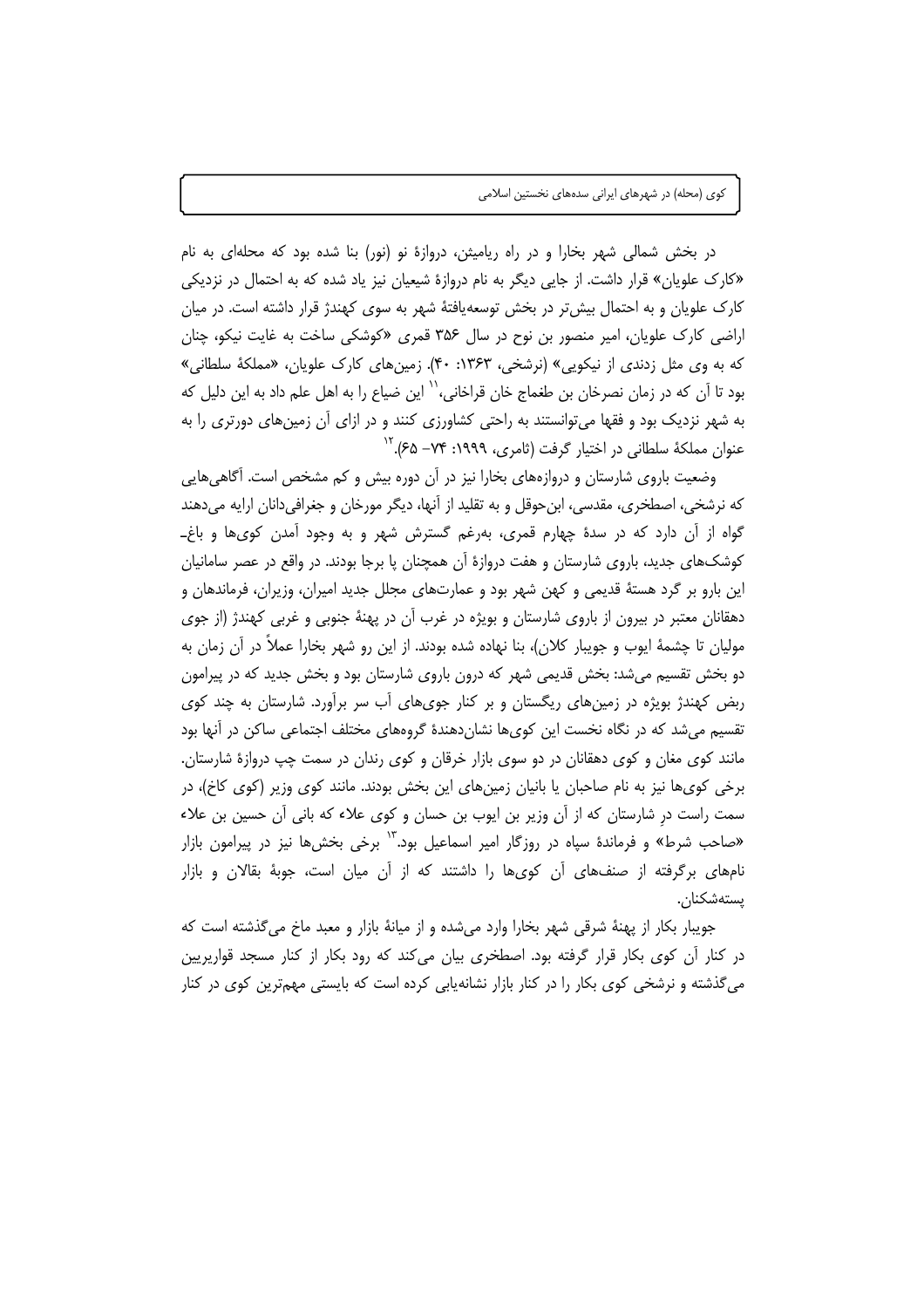بازار ماخ بوده باشد (اصطخرى، ۱۳۴۰: ۲۴۰؛ نرشخى، ۱۳۶۳: ۱۳۱). ابن حوقل رود بكار را جويبار قواریریین نام نهاده (این حوقل، ۱۳۴۵: ۲۱۲) که چون از کنار راستهٔ شیشه گران (قواریریین) می گذشته، به احتمال به این نام خوانده شده است و نشانِدهندهٔ حضور این صنف در محلهای به این نام بوده است. در منابع از کوی بولیث هم یاد شده است که در سدهٔ پنجم قمری، ارسلانخان در آن جا سرایی بنا کرد و دو گرمابه ساخت. آن سرا بعدها به دارالملک بخارا و سپس به مدرسهٔ فقها تبدیل شد (نرشخی، ۱۳۶۳: ۴۲). توصیفی که مقدسی از شهر بخارا در قرن چهارم ارایه کرده است از نظر ریختشناسی، ساختارشناسی و جامعهشناسی تاریخی محلههای بخارا اهمیت دارد:

«نموجكَث (بومجكث) قصبهٔ بخارا است كه همانند فسطاط در سياهي گل و عفونت و گشادگي بازار است و همانند دمشق در ساخت شهر و چگونگی سواد آن و تنگی خانهها و بسیاری بالکونهایش [ایوانها/بهارخواب] است. قصبه در دشتی واقع شده و روز به روز در گسترش بود. شهر آن پرساختمان بود. در شهرهای عجمان پرساختمانتر و پرجمعیتتر از آن یافت نشود. هفت دروازهٔ آهنین دارد... جامع در شهر است و چند صحن پاکیزه دارد. مسجدهای شهر همه پاکیزه و بازارها دلبازند…» (مقدسی، ١٣٨٥: ٢٠۵).

مقدسی از گسترش شهر خبر داده و به مانند دیگر منابع از باروی دو ردیفهٔ گرد ربض یاد کرده که ساختمانها از باروی نخست گذشته، باروی دوم را با ده دروازهٔ دیگر در پشت ساختمانهای جدید ساختهاند. از این رو بایستی غیر از کویهای شارستان، کویهای دیگری در بیرون از باروی نخست ــ که هفت دروازه داشت ــ ساخته شده باشد و از این رو شهر تا پیرامون کهندژ نیز توسعه یافته بود. مقدسی واضح ترین توضیحها دربارهٔ شهر را در آن عصر، این گونه بیان می کند:

«در این سرزمین (سرزمین اسلام)، شهری پرساختمان و پرجمعیتتر از این جا نیست. رود از میان شهر می گذرد. مردم شهر، حوض آبها بسیار دارند. چاههای نزدیک رود شیرین هستند. این شهر برای دیدارکنندگانش مبارک است و برای زیستکنندگان در آن، توانبخش و مرفه. خوراکهای گوارا، گرمابههای خوب، خیابانِهای گشاده، اَبِهای سبک، ساختمانِهای زیبا دارد... ولی خانههایش تنگ، آتش سوزی ها بسیار، پشه و موی کثافت فراوان، گرما و سرماهایش سخت، چاهها شور، آب نهر سنگین، مستراحها بد و زمین وحشتزا است. خانهها گران و تیمچهها اندوهبار، بچه بازی آشکار است. آری آنجا زبالهدان ماوراءالنهر و تنگناترین شهرهای خاوران است. ملتهایی بدانجا کوچیدهاند که فساد و بدمعاملگی را آشکار و ربا را مباح کردهاند...» ( مقدسی، ۱۳۸۵: ۴۰۷– ۴۰۶).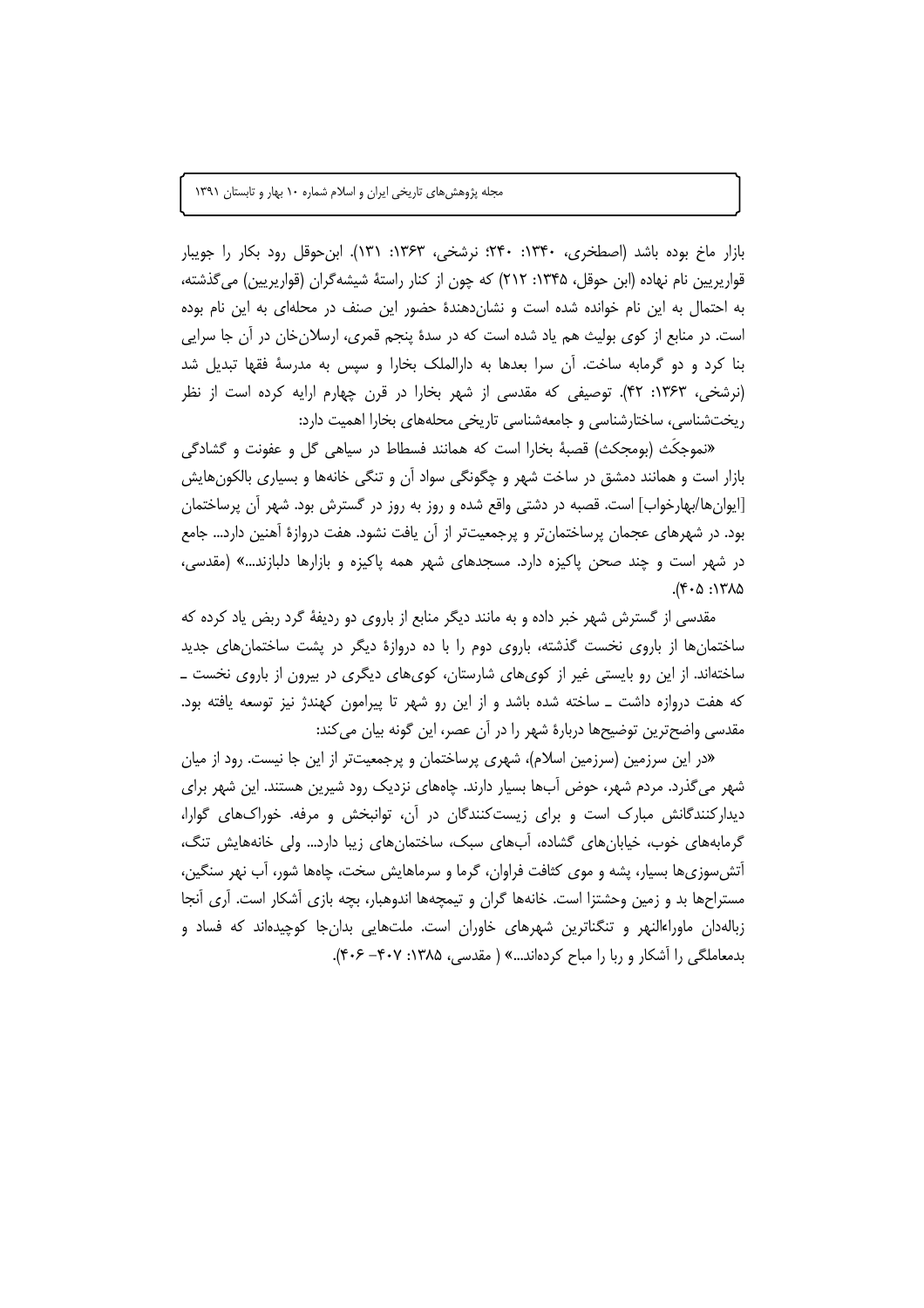شارستان، از آن رو که در درون باروی کهن با هفت دروازه محدود شده بود، ناگزیر در پی افزایش جمعیت یا کمبود زمین مواجه شد. تنگی کوچهها و خیابانها، پر ساختمان بودن شهر، آلودگی آب و معابر، گواه از همین امر دارد. از این رو است که از آغاز دورهٔ سامانیان ساختوساز کوشکهای اعیانی، کاخهای امیران، دیوانهای اداری، باغ\_کوشکهای وزیران، متمولان، سپاهیان و… در بیرون از باروی درونی شارستان انجام گرفت که به ویژه در پیرامون ریگستان (سهله) و کهندژ و بر کنارهٔ رودهای ریگستان، رباح، جوی مولیان و در محوطهٔ دشتک، بر سر راه خراسان (دروازهٔ میدان) و در دروازهٔ معبد که در نزدیکی چشمهٔ ایوب بود، عمارتهای عالی بنا نهاده شد و آنان که مِکنتی داشتند، شارستان را برای مردم بخارا و به احتمال قوی برای ساکنان بومی و مهاجرانی که آوازهٔ قبه الاسلام را شنیده بودند، وانهادند.

#### مسجد و اماکن مذهبی و علمی در پیوند با محله

در میان عناصر کالبدی شهر در دوران اسلامی، مسجد (مزگت: حدودالعالم، ۱۳۶۲: ۱۲۸) از دیدگاه برخی پژوهشگران نخستین و مهمترین شناسهٔ شهر اسلامی به شمار میرفت. مسجد پثرب به عنوان نخستین و مهمترین بنای شهر اسلامی (مدینه)، شاکلهٔ ساخت شهر اسلامی را جهتدار و هدفمند کرد. مسجدالنبی اگرچه ابتدایی و با استفاده از مصالح معمولی شهر مدینه، خشت، چوب و حصیر، بنا نهاده شد؛ اما طرح اّن شالودهٔ طراحی مسجد در دورههای مختلف تاریخی پس از اسلام را پیش روی شهرسازان و معماران قرار داد. از آن پس در شهرهای نوبنیاد (کوفه، بصره، فسطاط و…) پیش از هر بنایی، مسجد را میساختند، سپس بر اساس آن شبکهٔ شهری را طراحی میکردند و شهر را پی می نهادند. مسجد از همان آغاز در پیوند با عناصر کالبدی اقتصادی در شهر بود و از آن زمان مسجد و بازار با نهاد حکومت پیوند خود را بردوام نگهداشتند. مانند بنای مسجد شهر کوفه که از نخستین نمونهها است و آن را «در محل بازار صابون فروشان و خرمافروشان نهادند» طبری، ۱۳۶۸، ۵: ۱۸۴۹– ۱۸۴۸). در قرون بعد نیز اگر مسجد و بازار در کنار هم بودند و می خواستند بازار یا مسجد معتبر دیگری بسازند، در کنار همان بازار و مسجد قدیمی میساختند، مانند سیرجان که در دورهٔ عضدالدولهٔ دیلمی، به گفتهٔ مقدسی، آن شهر «دو بازار کهنه و نو دارد که جامع در کناری میان آن دو است» (مقدسی، ۱۳۸۵: ۶۸۶). این امر در قرون بعد ادامه یافت، اگرچه بناهای مسجد شیخلطفالله، مسجد شاه (امام)، عالی قایو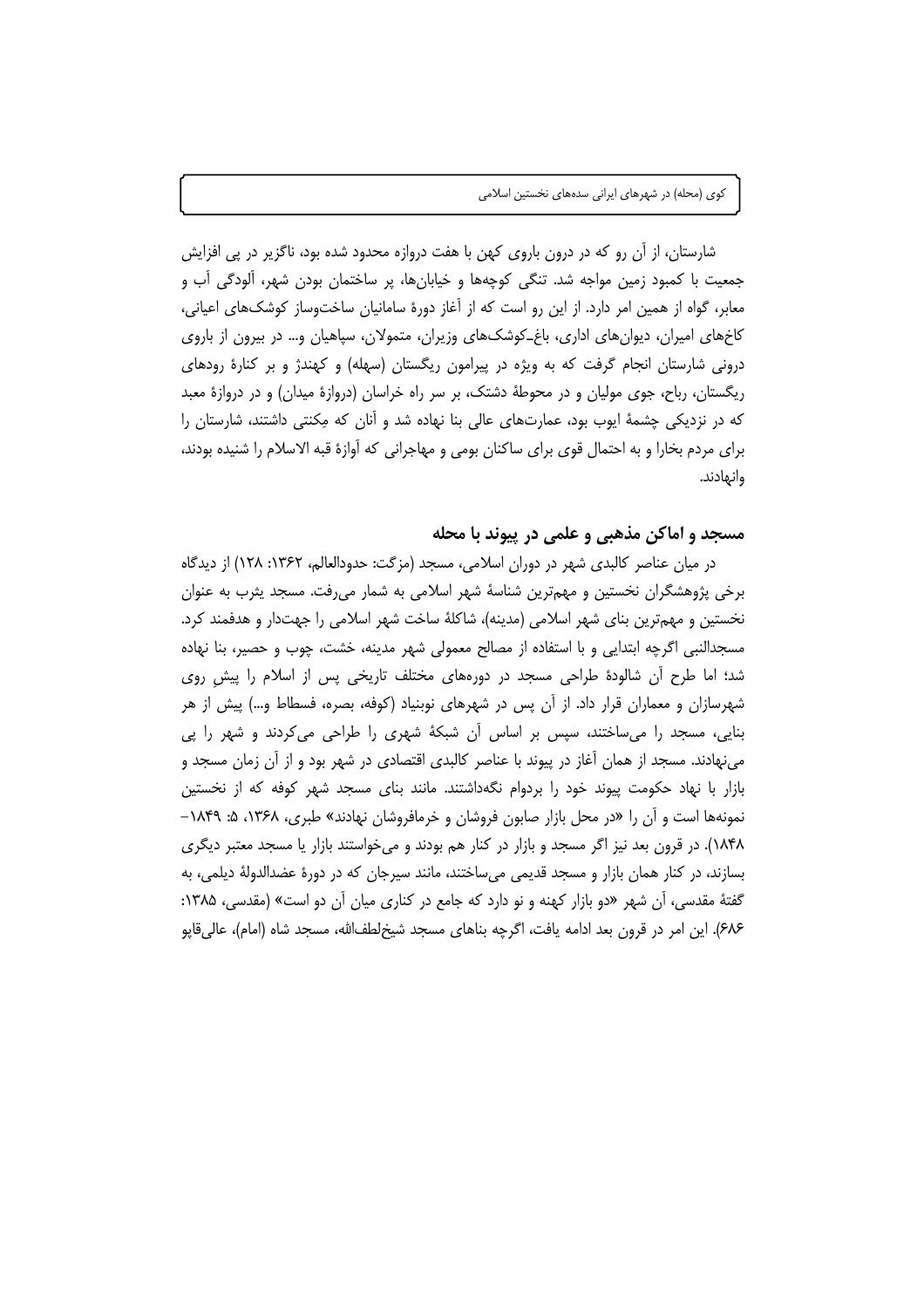و بازار قیصریهٔ اصفهان بارزترین نمونه از این دست است؛ اما همهٔ شهرهای ایران و تقریباً بدون استثتا پیوند بازار، مسجد و نهاد حکومتی را تا سدهٔ اخیر ادامه دادند.

بسیاری از آتشکدههای دورهٔ ساسانیان در هستهٔ مرکز محلهها، پس از اسلام بستر ساخت مسجد بود، با این همه طرح نخستین مسجدهای اسلامی برگرفته از آموزههای اسلامی بود که بتدریج بالندگی یافت (سلطان;اده، ۱۳۶۵: ۲۶۸). در منابع تاریخی و جغرافیایی توصیفهای بسیاری از این مسأله به میان آمده است، چنان که آتشکدهٔ کهندژ نیشابور، ٔ`` آتشکدهٔ قم (قمی، ۱۳۸۵: ۱۰۴– ۱۰۱)،<sup>۱۵</sup> بتخانهٔ بخارا، بتخانة بيكند، بتخانة راميتن (راميثن)، «بازار ماخ» و بتخانة كهندژ بخارا (نرشخی، ١٣۶٣:١٠، ۶۲، ۶۷ ۶۹)، معبد بودایی شهر میرکی از شهرهای اسپیجاب (مقدسی، ۱۳۸۵: ۳۹۷)، آتشکدهٔ قزوین، آتشکده و معبد مهری نائین، آتشکدهٔ سیرجان و دهها مکان دینی دیگر به مساجد جامع اسلامی تبدیل شدند. بنای مساجد بر شالودهٔ اَتشکدهها یا نیایشگاهها و یا در زمینهای بیرون از شهر (مانند نمازگاه عید در بخارا)، نخستین اقدامات معماری در دوره اعراب فاتح در تغییر کاربری یا دست زدن به کالبد شهرهای گوناگون ایران به شمار میرود. در بسیاری از شهرها، مسجد را در نزدیکی کهندژ و در شارستان بنا می کردند. در این صورت مسجد یا بر شالودهٔ نیایشگاههای باستانی بود و یا در میدان نزدیک ِ کهندژ. از این رو، یا در گذشته در کنار آن بازار بنا نهاده بودند یا آن که به تأثیر از ساخت مسجد بازار نیز در پیرامون آن شکل می گرفت. چنانکه مسجد مغاکعطار (مسجد ماخ) در بخارا بر بقایای بازار بت فروشی ماخ که در اواخر دورهٔ ساسانیان به آتشکده تبدیل شده بود بنا نهاده شد و این مسجد بعدها گسترش يافت (نرشخې، ۱۳۶۳: ۳۰؛ رضا، ۱۳۸۱: ۴۳۲).

در فقه اسلامی اشارههایی به نقش مسجد جامع و منبر در تفکیک شهر از غیر شهر شده است. چنانکه به فتوای برخی از فقیهان این مسأله بعدها به یکی از مسایل اساسی در شهرها تبدیل شد و شهرهای بسیاری به رغم برخورداری از مسجد جامع، بر اُن بودند تا اجازهٔ منبر داشتن را از مرکز خلافت اسلامی به دست آورند و «مشروعیت این شاخص در تعیین موقعیت دینی، حقرقی و اداری شهرها کاربرد زیادی داشت» (یوسفیفر، ۱۳۸۵ ب: ۲۷۵).<sup>۱۷</sup>

مسجد هستهٔ مرکزی شهر و محل عبادت، تعلیم و تربیت، مشورتهای سیاسی، تلاشهای فرهنگی، حل مسائل اجتماعی، رسیدگی به امور قضایی، پرداختن به برخی از مسائل اقتصادی و تصمیم گیری دربارهٔ قیمتها، نگهداری خزانهٔ حکومتی و دیگر امور بود. بانگ اذان در اندک زمانی جمعیت شهر را به آنجا می کشاند و مسجد به پایگاه اجتماعی شهر تبدیل می شد. پژوهشگران دربارهٔ تحولات موقعیت مسجد در شهرها، چهار مرحله را بر شمردهاند: ۱. آغاز دورهٔ اسلامی که مسجد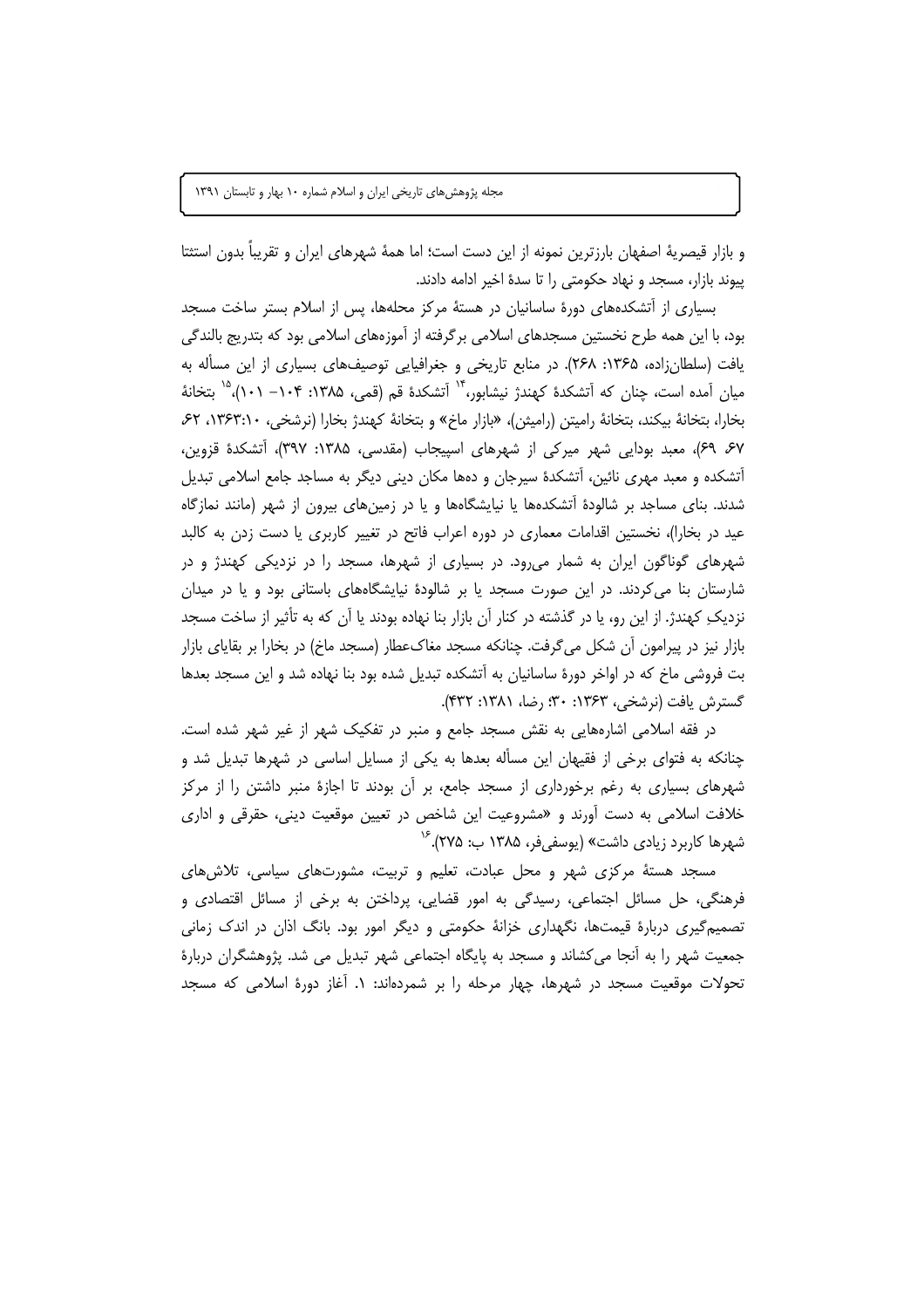صورتی ساده و بی پیرایه داشت؛ ۲. توأمان شدن مسجد و قدرت سیاسی در دورهٔ امویان؛ ۳. جدایی مسجد و قدرت سیاسی در روزگار عباسیان؛ ۴. ایجاد دگرگونیهای بنیادی در شکل و پراکندگی مساجد از سدهٔ ششم قمری (اشرف، ۱۳۵۳: ۱۳: حبیبی، ۱۳۷۵: ۴۶– ۴۳).

از آنجا که مسجد در کالبد شهرها در شارستان و در کنار ارگ ــ به عنوان نماد حکومتی، اداری، سیاسی ـ نیز در کنار بازار ـ به عنوان نهاد اقتصادی شهر قرار می گرفت ـ پیوند سه عنصر اصلی (دین، سیاست و حکومت، اقتصاد) در شهرها نمایانتر میشد و از این نظر کارکردهای گوناگون شهر (فرهنگی، اجتماعی، سیاسی و اقتصادی) به گونهای نمادین مطرح می شدند (یوسفی فر، ۱۳۸۴: ۲۲۴ \_ ٢٢٨). در پیوند با این موضوع، مکان پابی مسجد در شهرهای گوناگون بویژه در محلههایی خاص نیز جالب توجه است. در قرون نخستین اسلامی مساجد جامع جایگاه واحدی نداشتند. مقدسی مسجد جامع را در بیشتر شهرها مکان یابی کرده است. چنانکه در شهر فرغانه مسجد جامع در بخش اندرونی (شارستان) و جامع رنجد «در میان بخش (کوی یا راستهٔ) کفش دوزان» بود. در شهرهایی مانند مرورود و هرات و شهرهای کم شهرتی چون شِکِت، اشتیقان، اوش، وسیج، بلاج، بروخ، طراز، جکِل (چگل)، بهلو از شهرهای فرغانه همچنین اسبیجاب (اسپیجاب) و دارزنجی از شهرهای چغانیان، مسجد جامع در بازار قرار داشت. در برخی دیگر از شهرها، جامع بیرون از شهر بود که از آن میان است برنگ از شهرهای اخسیتک (فرغانه)، طواویس از شهرهای بخارا و تون کث از شهرهای چاچ. از آن جا که بازار برخی از شهرها در کنارهٔ جادههای مهم قرار گرفته بود، گاه مسجد نیز در بازار بیرون از شهر بنا نهاده میشد، که از آن میان مسجدِ شاوغر از شهرهای اسبیجاب. برخی از مسجدها نیز در کنارهٔ میدان قرار گرفته بودند و در آنها به میدان باز میشد، مانند جامع بُشبُشان. همچنین جامع ورشتان از شهرهای اخسیتک (فرغانه) که یک در به میدان و دری دیگر به بازار داشت (مقدسی، ۱۳۸۵: ۴۱۱– ۳۹۱).

تعداد مسجدها در شهرها، در یک نگاه توجه بیشتر مردم را به دین اسلام و اهتمام در ترویج آن، نشان میداد. گزارشهای گوناگونی از تعداد مسجدها در برخی شهرها ارایه شده که متأثر از گسترش فرقههای اسلامی از سدهٔ سوم قمری به بعد است. پیروان نحلههای گوناگون برای خود مسجدهایی داشتند، چنانکه به گفتهٔ منابع جغرافیایی سدهٔ چهارم قمری شهر بم در قرن چهارم قمری سه مسجد آدينه داشت (اصطخرى، ١٣۴٠: ١٤٣: ابن حوقل، ١٣۴۵: ٧٧). مؤلف حدود العالم در اين باره بيان مي كند «روز آدینه در سه مسجد نماز آدینه کنند: در بازار مسجد خوارج و در [کوی] بزازان، مسجد اهل سنت و در قلعهٔ شهر مسجدی دیگر بُوَد و بیت المال صدقات در مسجد اَدینه دارند» وی بیان می کند که «در مسجد خوارج بيت المالي براي صدقات است» (حدود العالم، ١٣۶٢: ١٢٨). در شمارش تعداد مسجدهاي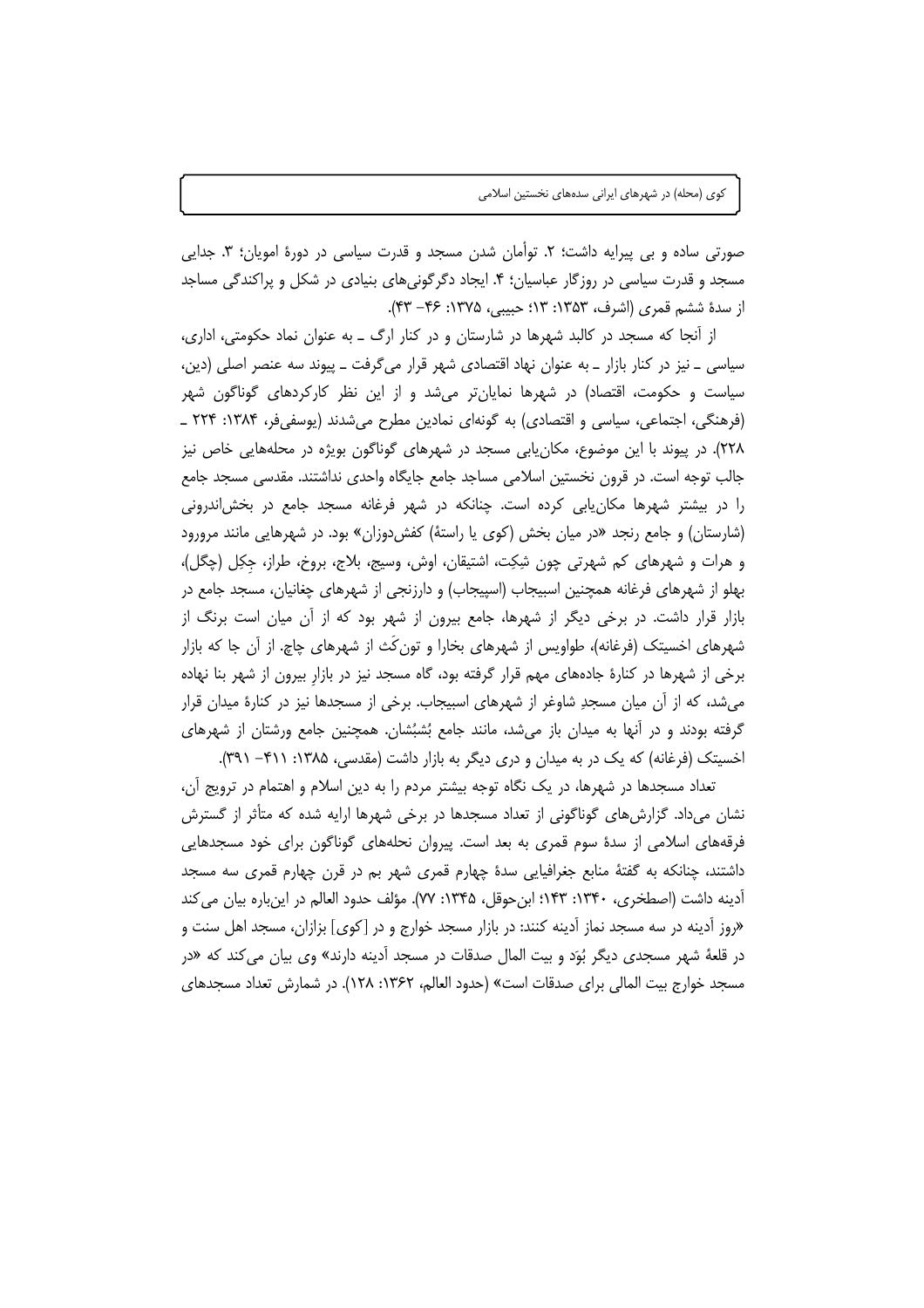شهرها، برخی از منابع ارقام اغراق[آمیزی ارایه کردهاند. چنانکه یعقوبی در البلدان دربارهٔ شهر بغداد بیان می کند: «چهار هزار گذر و کوچه و جز آنچه بعدها مردم افزودند یانزده هزار مسجد و پنج هزار حمام بود» (يعقوبي، ١٣٨١: ٢٠). ```

گذشته از مسجد، برخی دیگر از اماکن مذهبی نیز در ساختار محله نقش مهمی ایفا می کردند؛ مدرسه، آرامگاه و مشاهد متبر که، اماکن و عناصر مورد احترام و… در بسیاری از محلههای کهن می توان تکوین محله را در پیوند با اماکن فرهنگی مورد تأمل قرار داد. گاه یک مکان مذهبی و در پیوند با آن یک عنصر غیرمذهبی؛ اما مورد احترام، مانند یک درخت کهنسال، این نقش را ایفا می کرده است و مرکز ثقل محله به شمار می آمده است. این گونه اماکن در پیوند مستقیم با تحولات محله و در نتیجه، تأثير گذار در بافت و ساختار شهر بودند (ضياءتوانا، ١٣٧٠: ٢٠٠- ١٧٣).

#### بازار در پیوند با محله

در متون ادبی اشارههای بسیاری دربارهٔ پیوند کوی و بازار شده است، در بسیاری از جاها «کوی و بازارگاه» را در کنار هم و در پیوند با یکدیگر یاد کردهاند. <sup>۱۸</sup> بازار (وازار، واژار، باژار، واچار و…) و جایگاه دادو ستد و تجارت در شهرها، هستهٔ مرکزی شهر را در کنار معبد پدید می آورد و گذرهای محلهها از آن منشعب میشد (سلطانزاده، ۱۳۶۸: ۱۳۸۷– ۳۸۴). از آنجا که روستاها نقش تولیدی خود را همواره در برابر شهر حفظ کرده و از دیگر سو، شهر خاستگاه گروههای پیشهوری و صاحبان حرفهها بوده است، نمی توان بازار را در شهرهای کهن معطوف به بخشی خاص از شهر کرد، بلکه ممکن بود در میانهٔ روستا و شهر و یا برحسب ضرورت، مکانهایی موقتی نقش بازار را ایفا کرده باشند. متناسب با تحولات شهری در دورهٔ سلوکیان (۳۳۰ ـ ۲۴۷ ق.م) و در پیوند با راههای تجاری، بازار در شهرها نقش مهمتری یافت و بازارهای شهری و روستایی با کارکردهای خاص خود رو به توسعه گذاشتند و این امر به صورت دستاوردی جدی در شهرهای روزگار پارتیان به سرانجام رسید. با این همه این نظر نیز جای تأمل دارد که بازار در ساخت شهرها، شکل نهایی خود را از دورهٔ ساسانیان بازیافت (حبیبی، ۱۳۷۵: ۳۳)، زیرا متناسب با نقش رامهای تجاری بویژه در دورهٔ پارتیان، بایستی بازار نقش کلیدی داشته باشد وگرنه بازرگانی در میان شهرهای گوناگون نمی توانست در گردش باشد. در متون دورهٔ ساسانیان، از آن میان در سنگ<code>نبشتهھا</code> سازمان یافتن این عنصر اقتصادی تا اَنجا اهمیت دارد که منصب بازاربد (بازاربذ) از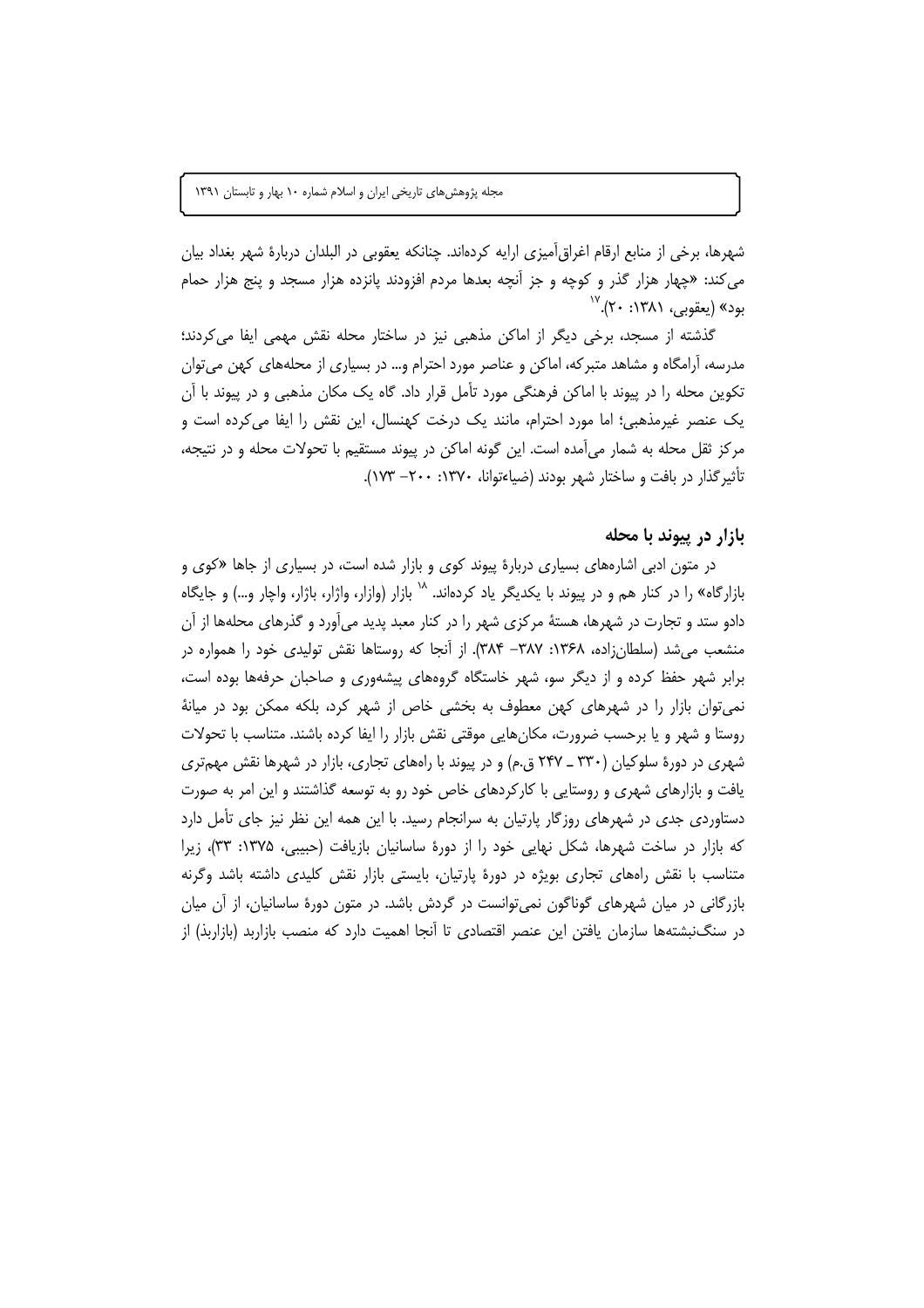دورهٔ شاپور یکم ساسانی (کتیبهٔ کعبهٔ زرتشت، ۲۶۲ م)، وجود داشته است و برخی آن را «معادل وزیر بازرگانی کنونی» دانستهاند (رضایی باغ بیدی، ۱۳۸۱: ۱۱۴).

نکتهٔ مهم دربارهٔ بازار در دورهٔ ساسانیان آن است که به تأثیر از تجربههای دورهٔ پارتیان و قرار گرفتن شهرها در محدودهای خاص از منطقهٔ شهری (شهر و روستاها و پیرامون آن)، متناسب با ساختار اجتماعی و نظام طبقاتی آن دوره، بازار در پیوند دادن شارستان و ربض با روستاها نقش ایفا می کرد (حبیبی، ۱۳۷۵: ۳۳) و از این رو ناگفته پیداست که می توانست در پیوند میان گروههای اجتماعی، از جمله در ساختار جامعهٔ طبقاتی ساسانی، میان فرودستان و فرادستان جامعه نقش مهمی ایفا کند که این امر را در برخی از روایت های منتسب به آن دوره مانند داستان کفشگر و خسرو انوشیروان به خوبی مي توان جستجو کرد.

از دورهٔ ساسانیان اَگاهیِ هایی در دست است که مطابق با اَنها، شاکلهٔ بازار را می توان بازشناسی کرد. ترتیب و آرایش خاص فضایی اجزای به هم پیوستهٔ بازار، تقسیمiندی مشاغل و اصناف و سازماندهی اقتصادی مهمترین ویژگی و میراثی بود که از بازار در اواخر دورهٔ ساسانی به صورت مجموعهای بههمپیوسته به دورهٔ اسلامی منتقل شدند.<sup>۱۹</sup> در دورهٔ ساسانیان، همزمان با شکل *گ*یری شهرهای جدید، تقسیم کار اجتماعی عمیقتر شد تا آن جا که تولید پیشهوران از تولید کشاورزان تفکیک و حتی این امر در ساختار طبقاتی این دو گروه که در رستهٔ واستریوشان قرار میگرفتند به گونهای محسوس بود. در نتیجهٔ این مسأله، پیشهوران نیز در دو گروه پیشهوران شهری و پیشهوران روستایی تقسیم شدند و این امر حتی در تقسیمبندی محلهها تا دوران اسلامی تأثیر بهسزایی داشت، زیرا حرفه از عوامل اصلی در نامگذاری محلهها بود. وابستگی به زمین برای تأمین معاش یا مازاد تولید و کسب درآمد، همچنین انجام برخی امور صنعتی در حرفههای روستایی ویژگی بارز کشاورزان پیشهور بود (رضا، ۱۳۵۵: ۱۰).

در دوران اسلامی متأثر از دورهٔ ساسانیان بازار در دو بخش، شارستان و ربض گسترش یافت و از آنجا که ربض در برابر شارستان رشد و توسعهٔ بیشتری داشت، بازارهای ربض شهرها نیز گسترش قابل تأملی یافتند، چنان که در برخی از شهرها، بازار ربض اهمیت بیش تری نسبت به بازار شارستان داشت که این امر در نتیجهٔ بزرگ شدن ربض و شکلگیری محلههای متعدد در آن بود. برخی در ارائهٔ تعریف از شهرهای اسلامی برخورداری شهر از بازار و برخی دیگر مسجد جامع را ملاک دانستهاند (سعیدی، ۱۳۸۱: ۱۲۲–۱۲۰). با این همه همبستگی این دو عنصر اصلی در شهرهای اسلامی، همواره بر فعالیتهای فرهنگی، اجتماعی، اقتصادی و سیاسی شهرها، از مسیر محلهها تأثیر مستقیم داشته است.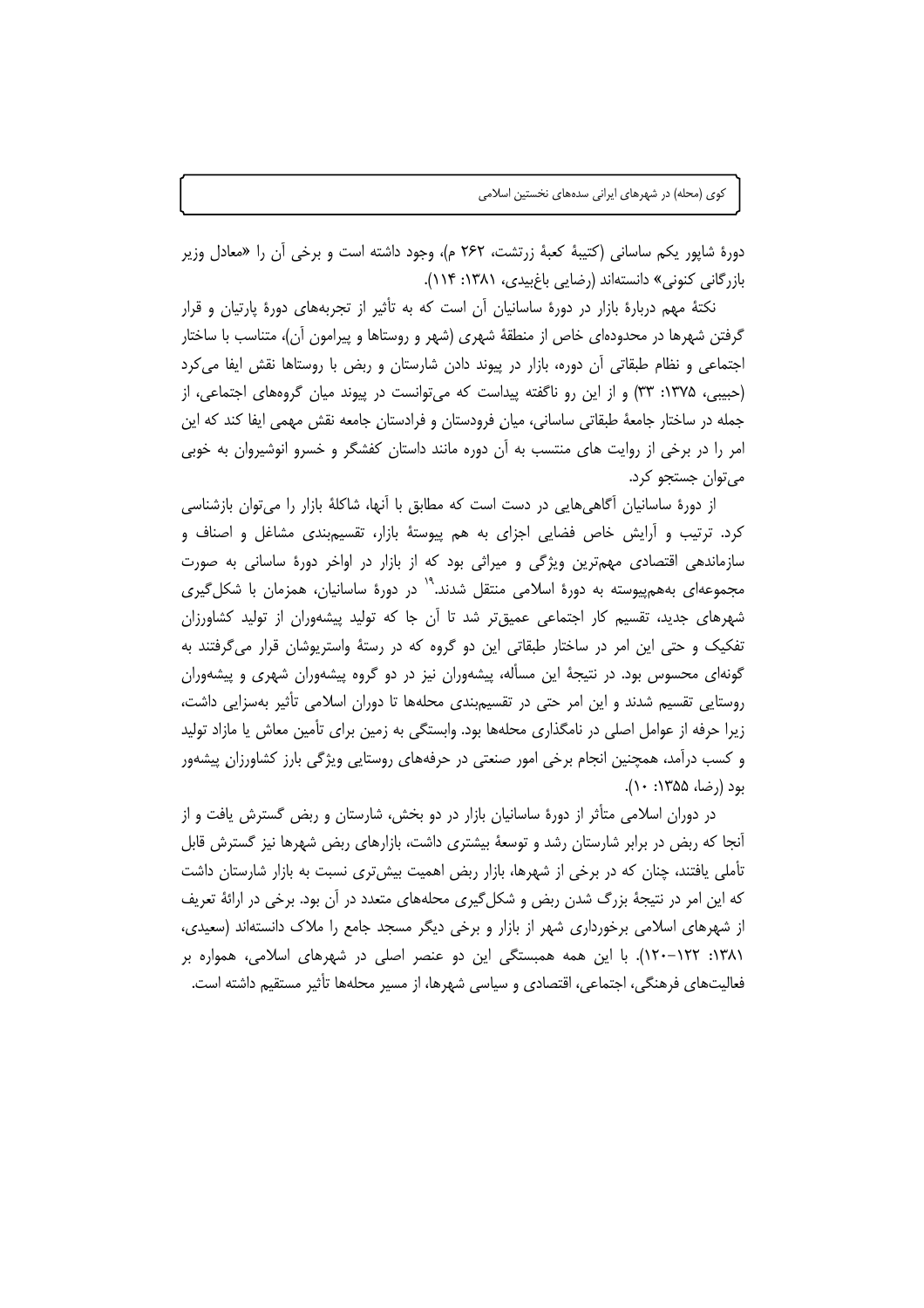#### میدانگاه در هستهٔ مرکزی محلهها

در برخی از محلههای کهن از شهرهای امروزی، هنوز هم می¤وان کوچههای پیچ درپیچ و میدانگاههای چندصد ساله را دید: جوباره (جهودباره / جویبارهٔ) اصفهان، محلههای خواجهٔ خضر و فهادان یزد، محلهٔ مسجد ملک (سهشنبهی) در کرمان، شارستان ارگ بم، پیرامون نارین قلعه و مسجد جامع نائین و… وضعیت همین محلههای باقی مانده نشان دهندهٔ جایگاه تمر کز گرای میدان در محله و یا پیونددهندهٔ میان محلهای است. در شهرهای باستانی ایران، فضاهایی وجود داشته که در نقش میدان جزو کهن ترین عناصر کالبدی شهر به شمار می فتند؛ اما از آنجا که بیشتر کارکرد سیاسی و اداری داشتهاند، در پیوند با سازههای حکومتی مانند ارگ مورد توجه قرار گرفتند نه به عنوان جایی که محل گردهمایی گروههای مختلف اجتماعی و در مرکز گذرهای محلهها باشند یا به مانند نقش میدان در شهرهای یونانی و رومی، شهروندان در مناسبتها و رویدادهای گوناگون در آن اجتماع کنند.

شاید آگاهی هایی که از نقش میدان در شهرهای یونانی وجود دارد بیشتر از آگاهی های شهرهای ایرانی باستان باشد. میدان (اَگورا Agora) یکی از بخشهای اصلی شهر (پولیس)های یونان بود که با مناسبتهای اجتماعی، سیاسی، مذهبی و تجمع افراد ارتباط مستقیم داشت. در شهرهای روم باستان نیز میدان (فوروم Forum) هستهٔ مرکزی مراکز اجتماعی، مذهبی، مبادلات بازرگانی، حمام، آمفی تئاتر و رویدادهای ورزشی و… بود که در واقع اصلیترین خیابانها به آن منتهی میشدند و به مانند نقش میدان در یونان محل اصلی فعالیتهای گوناگون جامعه بود (برومند، ۱۳۷۴: ۲۴\_ ۱۳). در شهر ایلامی دوراونتاش، میدان همان فضای حکومتی میان معبد (زیگورات) اونتاش گال و بخش های دیگر شهر بود (مجیدزاده، ۱۳۷۰: ۷۹). در شهرهای دورهٔ ماد، هخامنشی، سلوکی، پارتی و ساسانی، میدان در واقع رزمگاهِ سیاهیان و محل گردهمایی اَنها را تشکیل میداد. با این همه از دورهٔ سلوکیان میدان کارکردهای دیگری نیز داشت که بتدریج مؤسسات حکومتی در پیرامون آن گسترش یافتند و این امر بویژه از دورهٔ پارتیان با تأسیس گِردشهرها، توسعهٔ چشمگیر داشت. در شهرهای دایرهای دورهٔ ساسانی نیز میدان در مرکز شهر و محل ساخت و ساز بناهای حکومتی، آتشکده و مؤسسات حکومتی بود. گِردشهر گور (فیروزآباد= اردشیرخوره) نمونهای بارز از نقش میدان در کالبد شهر را نشان میدهد (هوف، ۱۳۶۶: ۱۱۷– ۷۵). میدان شهر در واقع حلقهای از بنای دایرهوار در مرکز شهر و پیرامون برجی بلند را تشکیل میداد که اصطخری آن برج را «کیاخره» و در عربی «طربال» و ابن بلخی «ایران گرده» نامیده است (اصطخری، ۱۳۴۰: ۱۱۱؛ ابن بلخی، ۱۳۸۵: ۱۳۸) پیرامون کیاخره که منارهای یادمانی از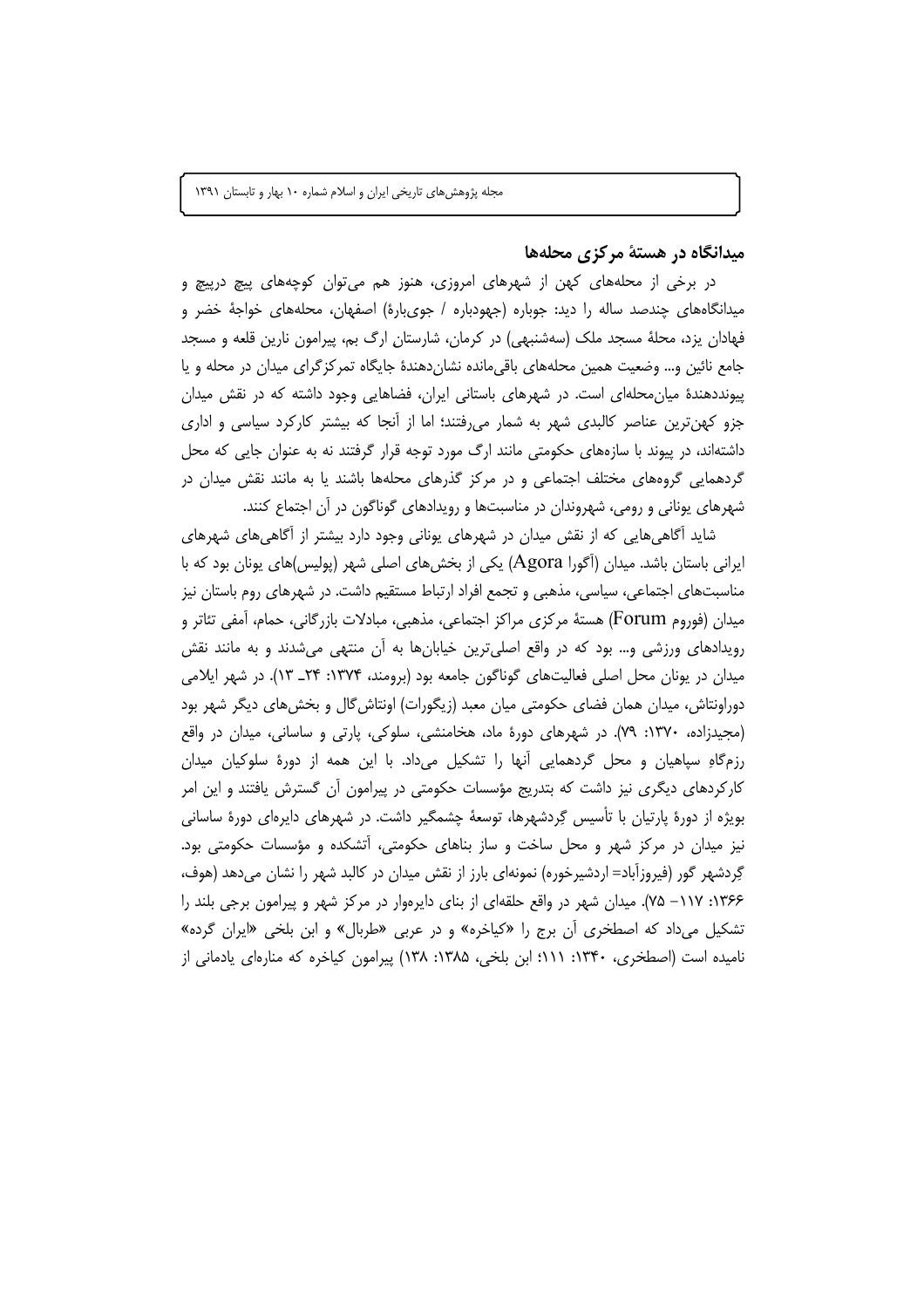أتشکده به شمار میآمد، بناهای حکومتی و از آن پس خانههای بزرگان و واسپوهران، سپاهیان و موبدان و پس از آن کوی،های شارستان قرار می گرفت. میدان در این شهر حلقهٔ مرکزی و در واقع مرکز ثقل سیاسی ـ اداری ـ دینی آن را تشکیل می داد (هوف، ۱۳۷۴: ۴۲-۴۱).

در دورهٔ اسلامی نیز میدانی در مرکز شهرهای نوبنیاد مانند بغداد ساخته شد. در کنار آن اماکن مهم حکومتی و دارالاماره و بر گرد آن اماکن مهم ساخته شده بود (یعقوبی، ۱۳۸۱: ۸). دو نمونه از مشهورترین میدانها در سدههای نخستین اسلامی که البته از دورهٔ باستان بر جای ماندند و حتی تا به امروز نام و نشان خود را حفظ کردهاند، به نام ریگستان <sup>۲۰</sup> در شهرهای سمرقند و بخارا است. دربارهٔ این دو میدان توصیفهای بسیاری در منابع تاریخی و تاریخهای محلی این دو شهر ارایه شده است.<sup>۲۱</sup> میدان ریگستان بخارا در دورهٔ سامانیان نقش مهمی در ربض این شهر به دست آورد. چنانکه دیوانخانههای سامانی، کاخها و کوشکهای امیران، وزیران، سرداران و… در بخش غربی آن و در کنار کهندژ بنا شدند. این میدان عرصهٔ حضور مردم و سپاهیان در زمانهایی بود که امیر سامانی فرمانهای حکومتی را به آنان ابلاغ یا به امور و خواستههای آنان رسیدگی می کرد. چنانکه خواجهنظامالملک در این باره روایتی قابل تأمل بیان کرده است:

«و هم این اسماعیل بن احمد را عادت چنان بودی که آن روز سرما سختتر بودی و برف بیشتر آمدهای، تنها بر نشستی و به میدان آمدی و تا نماز پیشین بر پشت اسب بودی. گفتی: باشد که متظلمی به درگاه آيد و حاجتي و او را نفقاتي و مسكني نبود و چون به عذر برف و سرما ما را نبيند، مقام كردن و به ما رسیدن بر وی دشوار گردد. چون بداند که ما اینجا ایستادهایم، بیاید و کار خویش بگذارد و به سلامت برود» (نظام الملک طوسی، ۱۳۸۵: ۵۴).

مرکزیت شهر اصفهان بر محور میدان هم همواره مورد تأکید بوده است. در سدههای نخستین اسلامی میدان عتیق ــ که به تازگی نیز با ساخت و سازهای جدید احیا شده ــ مرکز هماهنگی فضاهایی چون محلهٔ کهن جوباره (جهودباره/جویباره)، مسجد جامع عتیق با نشانههای معماری از همهٔ دورههای اسلامی، بازار و دیگر اماکن بوده و هنوز هم این نقش را ایفا می کند. بعدها که توجه به میدان نقش<هان جلب شد و این توجه در دورهٔ صفویه به اوج رسید، باز هم میدان نقش مهمی در این شهر ابفا کرد (انصاری، ۱۳۸۱: ۲۶– ۱۵).

حسن بن محمد قمی در تاریخ قم، میدانهای شش گانهٔ قم را نام برده و رویدادها و مناسبتهای مربوط به این میدانها را در پیوند با محلههای پیرامونی توصیف کرده است (قمی، ۱۳۸۵: ۶۹– ۶۷). <sup>۲۲</sup> همچنین در تاریخ نیشابور میدان های چهارگانهٔ این شهر نام برده شدهاند که برخی از آنها از شهرت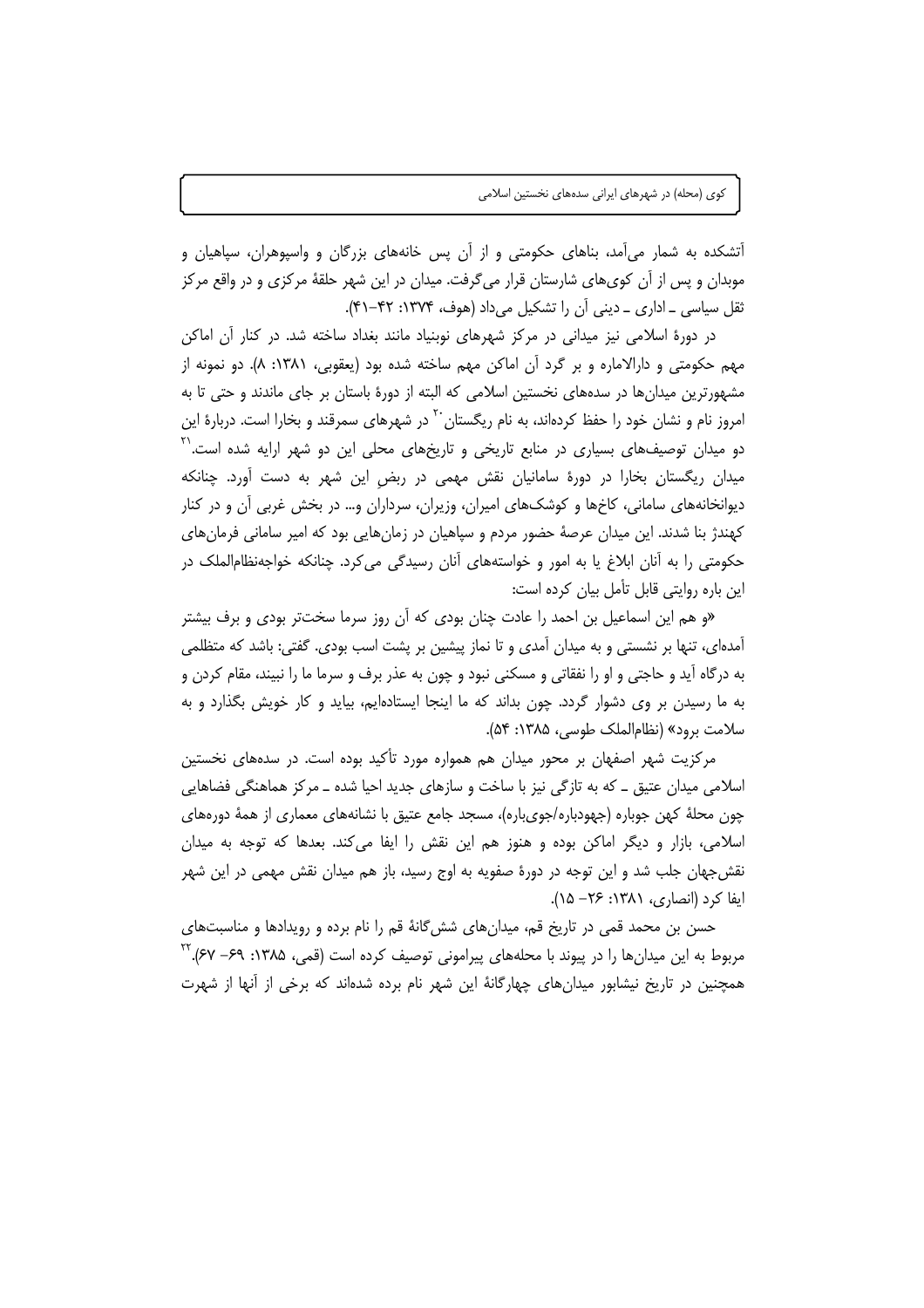بسیار برخوردار بوده و در دیگر منابع تاریخی و جغرافیایی متناسب با برخی از رویدادها نام آنها برده شده است (حاکم نیشابوری، ۱۳۷۵: ۲۱۹).<sup>۲۳</sup>

بررسی گزارشهایی دربارهٔ میدانهای نیشابور، قم، سمرقند، بخارا، بلخ<sup>۲۲</sup> و… گواه از آن دارد که به جز برخی میدانها مانند ریگستان بخارا یا میدانهای «حسین» و «زیاد» در نیشابور که فضاهایی بزرگ بودند، دیگر میدانها در واقع فضاهایی را دربرمی گرفتند که در برابر خانههای بزرگان سیاسی، نظامی، دینی و یا در برابر راستههایی از بازار یا واحدهای صنفی قرار داشتند که به نام شخص یا گروهی و گاه به نام محله خوانده می شدند. جنبهٔ نظامی و بازرگانی میدان، معمولاً بر دیگر جنبههای آن در دورهٔ اسلامی فایق بود. با این همه، میدانها گاه به مرکز برخی تجمعها نیز تبدیل می شدند؛ اما این تنها در صورتی بود که میدان در پیوند مستقیم با مسجد جامع یا بازار باشد. اجرای برخی فرمان های حکومتی، سیاست کردن یا انجام مجازاتهای مجرمان و مواردی از این دست، کارکردهای متنوع میدان را نشان میداد. بازارهای موقتی و بساط خردهفروشان یا برگزاری بازارهای هفتگی، ماهیانه، فصلی یا سالیانه از مهمترین کارکردهای اقتصادی میدان در شهرها به شمار میرفت (سلطانزاده، ۱۳۶۵: ۲۸۶–۲۸۱). میدانهای عمومی، تجاری، حکومتی، نظامی، محلهای، ارتباطی و ورزشی در سلسله مراتب برون شهری، شهری، ناحیهای، محلهای و همسایگی از انواع میدانها در شهرهای ایران هستند که از آنها نام برده شده است (سلطان;اده، ۱۳۸۵: ۱۰۰– ۸۱).

در پیرامون میدان، بناهای عمومی مانند مسجد، حمام، بازارچه، کاروانسرا و در دورههای متأخر اسلامی زورخانه و تکیه، قرار داشت. معمولاً از هر میدان اصلی، گذرهایی به درون محلهها منشعب می شد و در میانهٔ هر محله نیز میدان یا میدانهایی دیگر قرار داشت که از طریق گذرهایی فرعی به خانهها راه می یافت. تقسیم بندی میدانها و گذرها در برخی از محلهها بسیار حساب شده بود و محلهها بنا بر محاسباتی قابل تأمل از طریق میدانها و گذرها با یکدیگر و مرکز شهر در ارتباط بودند.

#### نتبجه

محله از عناصر اصلی تشکیلدهندهٔ شهر و تقسیمکنندهٔ آن به اجزا و بخشهای گوناگون است. محله در شهرهای ایرانی ریشهٔ تاریخی دارد و با همبستگی اجتماعی و اشتراک در وجوه و پژگیهای اجتماعی، فرهنگی، سیاسی و اقتصادی میان ساکنان آن هویت می یابد. در دورهٔ اسلامی حضور گروههایی از اعراب مهاجر، هویت اجتماعی ــ فرهنگی محلههای شهرهای ساسانی را دگرگون کرد و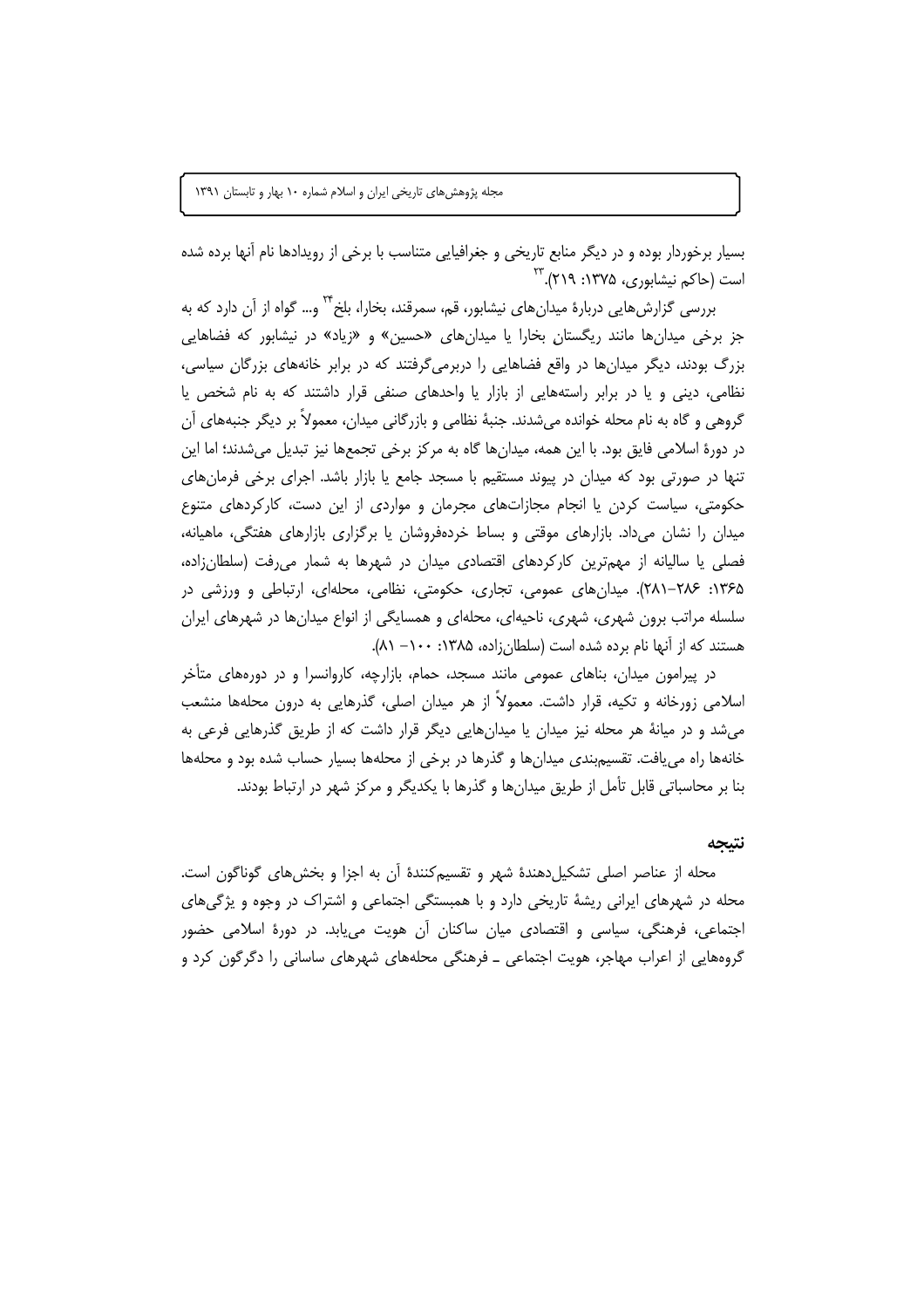تازهواردان با سکونت در محلههای متمولان ساسانی، در مسیر طبیعی حیات محلات تغییراتی ایجاد کردند. با این همه، ایرانیان با تکوین و بنیاد نهادن محلههای جدید و گسترش شهرها در ربض (بیرونی) توانستند در توأمانی دو فرهنگ ایرانی و اسلامی، حیات جدید مدنی را در محلهها پدید آورده و بویژه در پیوند میان ساخت فضایی محله با عناصر کالبدی چون بازار، مسجد، میدان و متعلقات این عناصر، به هر محله هويتي خاص ببخشند. هر محله با توجه با ساكنان آن كه ممكن بود هويت صنفي، فرهنگي، مذهبی، قومی و یا اقتصادی داشته باشند، از دیگر محلهها متمایز میشد و این مهم ترین ویژگی اجتماعی ـ اقتصادی ـ فرهنگی محله در تاریخ ایران دورهٔ اسلامی است. سدههای نخستین اسلامی از آنجا که از نظر زمانی و تلفیق عوامل موثر در تکوین و بنیاد محلههای شهرهای ایران اسلامی، نقش اساسی دارد شایان توجه بیشتر است. بویژه أنکه در تاریخ نوشتههای محلی و جغرافیایی أگاهیهای بسیاری در این خصوص وجود دارد.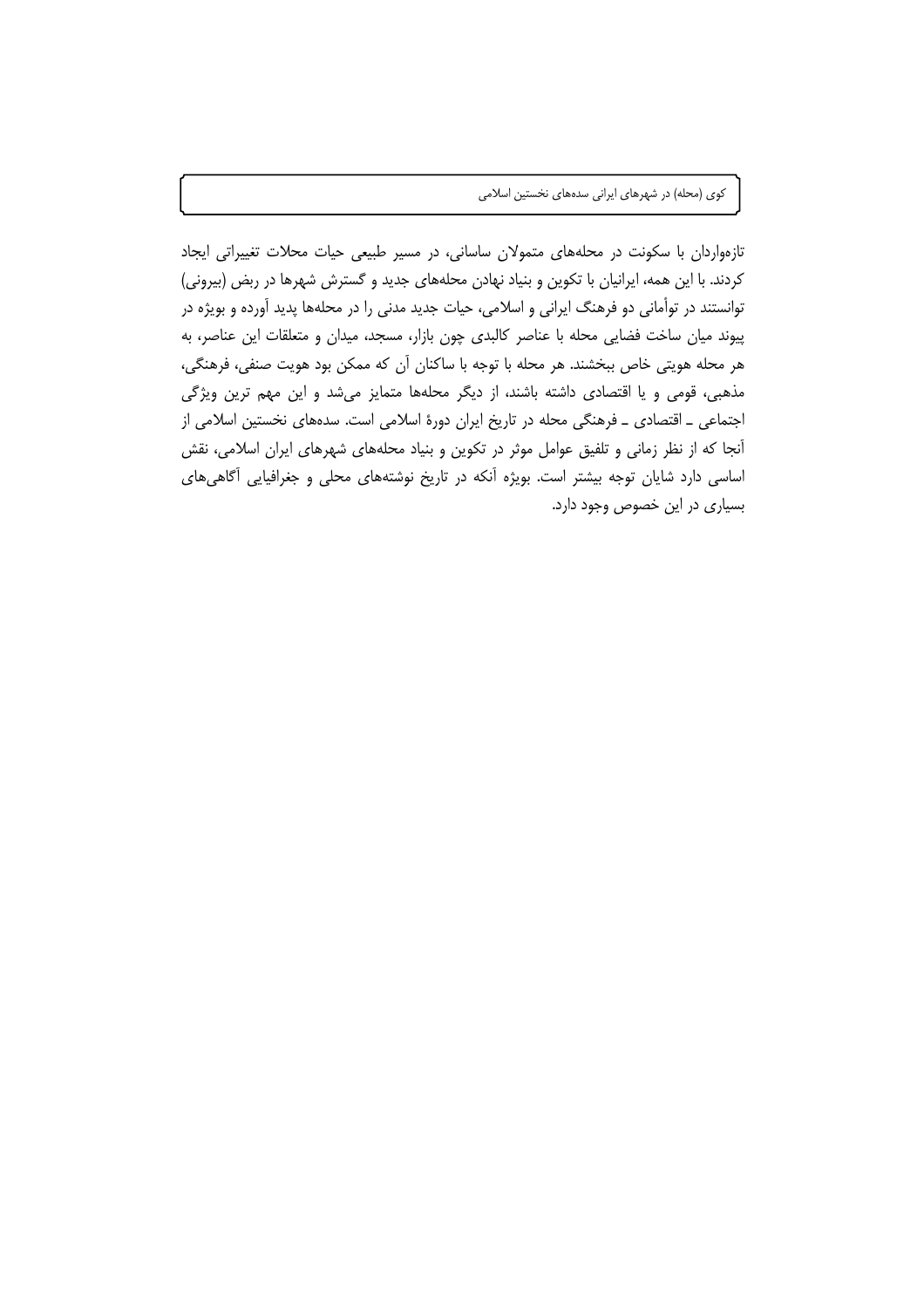#### ىادداشت ھا:

۱– کوی در ادبیات فارسی گاه به همین معنای محله و برزن به کار رفته که مشخصاً بخشی از کالبد شهر را نشان میدهد، اما در بسیاری از مواقع و بویژه در ادبیات تغزلی، کوی نه کالبد شهری، بلکه ساحتی است برای نشانهگذاری منتسبان به خصلتها و ویژگیهای خاص؛ مانند اصطلاحات «کوی نیکنامی»، «کوی دوست»، «کوی خرابات»، «کوی میکده»، «کوی میفروشان»، «کوی دلبران»، «کوی مغان»، «کوی پار»، «کوی عشق»، و.. که در این صورت نباید به دنبال نشانهٔ جغرافیایی از این «کویهای ادبی» بود. محله هم در ادبیات تغزلی گاه همین معنا را داشته است.

۲– مانند کوی بکار، کوی بولیث، کوی مغان، کوی وزیر بن ایوب و…

٣- در بغداد نیز منصور عباسی محلههای بیرون شهر را چهار بخش کرد (یعقوبی، ١٣٨١: ١٠).

۴- مقدسی نیز بیان می کند: «در شیراز، درباره آن [محلههای نیشابور] از من پرسیده شد، گفتم: چهل و چهار محله دارد که برخی از آنها مانند نیمی از شیراز است» (مقدسی، ۱۳۸۵: ۴۶۰).

۵– برخی از پژوشگران کهندژ را شهر درونی و شارستان را شهر میانی و بیرونی را شهر بیرونی نامیدهاند (پوسفیفر، ۱۳۸۲: ١٣٩ \_ ١۴٠، ١٤٠: حبيبي، ١٣٧۵: ١۴ و ٣٢ \_ ٣٣)

۶– چنانکه ابوعبدالرحمن عاصم بن سليمان احول، فقيه و محدثي که قاضي مدائن بود توسط منصور دوانيقي به نظارت بر قیمتها و پیمانهها منصوب شد (محمد ابن سعد، بیتا: ج٧، ٢۵٧؛ خطیب بغدادی، بیتا: ج١٢، ٢۴۴). ابو زكریا یحیی بن عبدالله نیز توسط آن خلیفه، پس از ساخت بغداد برای رسیدگی به بازارها به منصب حسبه گمارده شد، اما در سال ۱۵۷ قمری به جرم گرایش به ابراهیم بن عبدالله و تحریک مردم علیه منصور، به دار آویخته شد. گویند همین شورش شهری يکي از عوامل انتقال بازارهاي بغداد به خارج حصار شهر و در محلهٔ کرخ بود (طبري، ۱۳۸۷ق: ج۷، ۶۵۴–۶۵۳).

۷– برای آگاهی بیشتر دربارهٔ کرخ، نک: (ابن جوزی، ۱۴۱۲ق: ج ۱۴، ۳۶۶ و ج ۱۶، ۴۸–۴۹؛ الهمدانی، ۱۹۶۱، ج ۱، ۱۵۷) ۸– مقدسی در کتاب *احسن التقاسیم فی معرفهالاقالی*م دربارهٔ بیش تر شهرها، ساختارها و ویژگیهای زندگی شهری در محلات را بیان کرده است. برای نمونه دربارهٔ شهر بخارا به توسعهٔ محلات، میزان دانش و آگاهی مردم، ویژگیها و سبک و قیمت خانه، امور بهداشتی و… توضیحاتی به اختصار بیان کرده است (مقدسی، ۱۳۸۶: ۴۰۶– ۴۰۷. همچنین دربارهٔ خوارزم (۴۱۲ – ۴۱۷)، چاچ (۳۹۸ – ۳۹۹)، مرو (۴۳۳ – ۴۳۴)، نيشابور (۴۳۵ – ۴۳۷)، زرنگ (۴۴۴– ۴۴۵)، هرات (۴۴۷)، مرو شاهجان (۴۵۳– ۴۵۵)، نرماشیر و بم (۶۸۴– ۶۸۸) و....

۹. وی در برابر نام برخی از بخش های محلهها از قطعه زمین های افراد گوناگون به عنوان بخشی از محله و مِلک آنها یا یک محله نام برده شده است.

١٠- برای أگاهی بیشتر، نک: نرشخی، ١٣۶٣: ۴١، ٧٣، ٧٣، ٧٥، ٨٩، ١٨، ١١١، ١٣٠، ١٣١.

١١- نصر خان بن طغماج(چ) خان از ملوک خانیءً قراخانی بود که از حدود ۴۳۲ قمری همزمان با پیروزی سلجوقیان بر سلطان محمود قزنوی، به دو شاخه تقسیم شدند و بخارا مرکز خانات غربی قراخانیان بود. مهمترین بناهای این دودمان در بخارا مربوط به دورهٔ شمس الملک نصر بن ابراهیم بود که شمس آباد را او بنا نهاد و بخارا را مرمت کرد. نصر خان نیز تغییراتی در ساختار شهر بخارا ایجاد کرد (برای آگاهی بیش تر در بارهٔ این دودمان؛ نک: بسورث، ۱۳۸۱، ۱۷۴).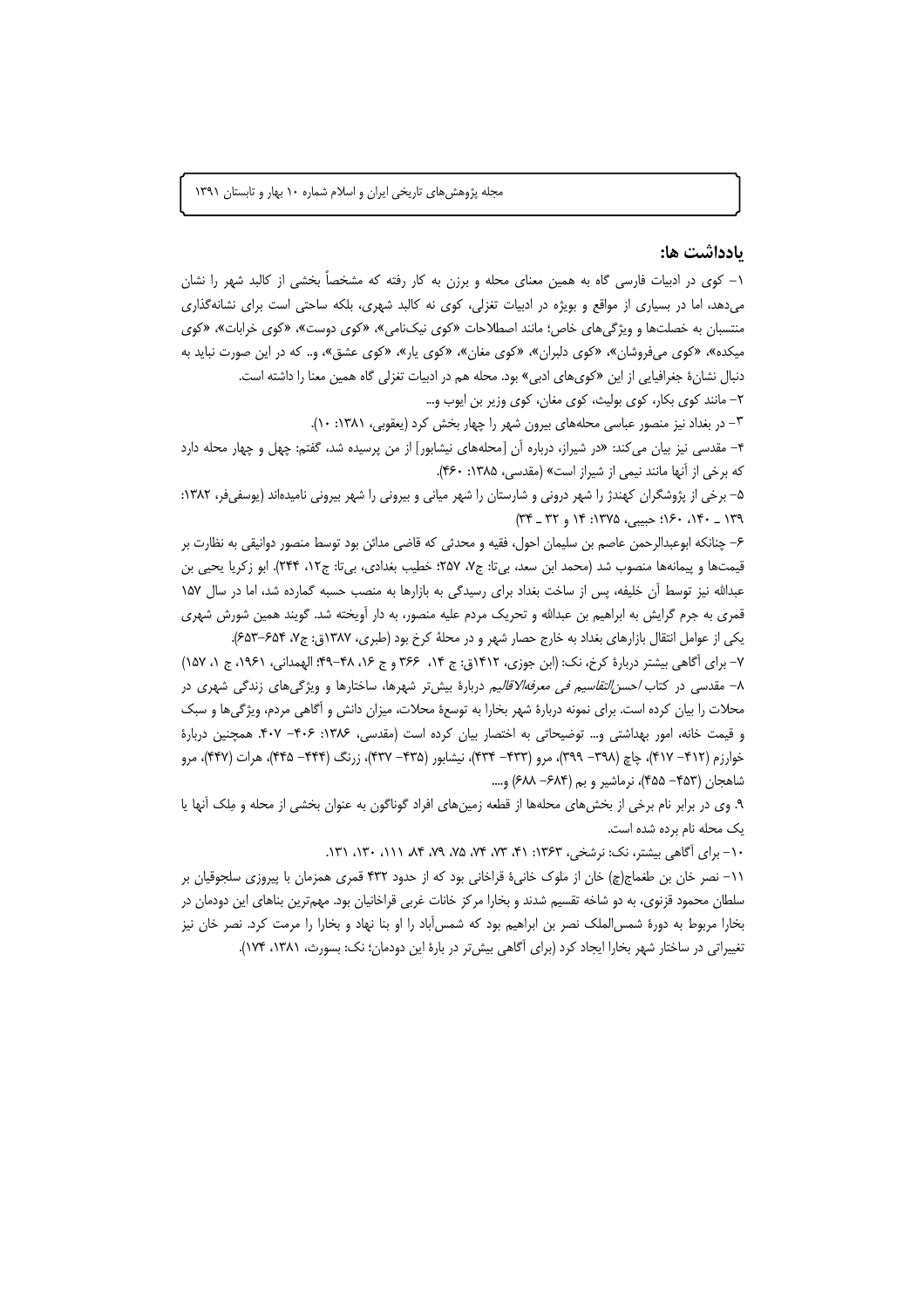۱۲. بدیهی است حدود چهار دهه (از دههٔ ۳۹۰ تا ۴۳۰ قمری) که سامانیان منقرض شدند (۳۹۵ قمری) و قراخانیان بر بخارا تسلط یافتند، این شهر در معرض ویرانیهای بسیار قرار گرفت. بخش قابل ملاحظهای از جمعیت شهر کوچ کردند و برخی کویها تخریب شدند، ضمن این که در اواخر دورهٔ سامانی این شهر به شدت دچار آشفتگی اجتماعی و بر هم زدن ساختارهای شهری شده بود. گواه این امر نیز گفتههای مقدسی است که در حدود ۳۷۵ قمری/*حسن التقاسیم* را تالیف کرد (مقدسی، ۱۳۸۵: ۴۵۷). از این رو بخشیدن زمین های مملکهٔ سلطانی به علما اقدامی پسندیده به شمار می رفت.

۱۳ – نرشخی در یک جا این مطلب را بیان کرده و در جای دیگر بهترین کوی بخارا را کوی علاء نزدیک به دروازجه دانسته که حسن بن علاء سغدی بنا نهاد (نرشخی، ۱۳۶۳: ۱۱۰ \_ ۱۱۱ و ۷۵). در شهر بلخ هم یک محله به نام کوی علاء بود (بيهقى، ١٣٧۴: ١، ٢١٩).

۱۴ – از آن جا که زرتشتیان (که حاکم نیشابوری آنها را «کسان کنارنگ» = حکمران ساسانی نیشابور خوانده است)، به دلیل تسلیم شدن و قبول پرداخت جزیه در راستای پیشگیری از تخریب آتشکده، اعتراض کردند «عبدالله بن عامر ایشان را دور از جامع، مکانی تعیین کرد، آن جا را کوچهٔ آتشکده گفتندی» (حاکم نیشابوری، ۱۳۷۵: ۲۱۷).

۱۵ – با این همه، مؤلف *تاریخ قم* بیان می کند که نخستین مسجد در این شهر در «قریءٔ جمکران» بنا نهاده شد (قمی،  $\Delta \wedge \cdots \wedge \wedge$ 

۱۶- این موضوع در منابع فقهی و سیاسی مورد توجه بوده است. از آن میان (ماوردی، ۱۴۲۷ ق: ۲۳۷). برخی بیان کردهاند که تفکیک شهر از غیر شهر بر اساس نظریءً اسلامی برخورداری از مسجد جامع است (برای نمونه، اشرف، ۱۳۵۳: ۱۳). این در حالی است که منابع تاریخی از مسجد جامع سخن نگفتهاند، بلکه «حق منبر داشتن» را بیان کردهاند. چنانکه مقدسی دربارهٔ شهرهای مصر توضیح میدهد: «مدینههای مصر بسیار نیستند زیرا که بیش تر مردم قبطی هستند و بنابر قانون ما، شهر جز با منبر عنوان مدینه نگیرد» (مقدسی، ۱۳۸۵: ۲۷۵). وی همچنین دربارهٔ «گوین» از شهرهای سیستان توضیح میدهد که «دژی استوار و بزرگ دارد و چون خارجی هستند، منبر ندارند و چنین است زنبوک و فوقه» (مقدسی، ۱۳۸۵: ۴۴۵). این مسأله را نرشخی در ت*اریخ بخارا* (۱۳۶۳: ۱۶ ـ ۲۷) در توضیح پیرامون شهرها (دیهها)یی که پیرامون بخارا هستند واضحتر بیان میکند، نور، طواویس، شرغ، زندنه، افشنه، بیکند و فربر، شارستان، بازار، کهندژ و مسجد جامع داشتند اما دیه خوانده میشدند و مردم بیکند تلاش بسیار کردند تا صاحب منبر شوند. چنانکه مقدسی اشاره کرده است، بین «حق منبر» و ساختار مذهبی شهرها رابطهٔ تنگاتنگی بوده است. شهرهایی که در آنها تعداد زرتشتیان، مسحیان، یا پیروان مذاهب اسلامی مانند خوارج بیش تر از فرقءً حاکم (اهل سنت) بود، با این مسأله مواجه بودند. از دیگر سو مکان مسجد جامع نیز برای اعطای حق منبر اهمیت داشت، چنانکه مردم قم برای این که حق منبر را برای مسجد جامع خود به دست اَورند بنای نخستین اَن که «از سراءهای مجوسی بود» اَن موضع اَتشکده را خراب کرده، مسجد ساختند (قمی، ۱۳۸۵: ۱۰۰ \_ ۱۱۶).

١٧- احمد اشرف نيز به نقل از يعقوبي اين رقم را اغراق آميزتر بيان كرده است: شش هزار كوچه، سي هزار مسجد و ده هزار گرمابه (اشرف، ۱۳۵۳: ۲۰).

١٨- از آن ميان، فردوسي در بخشهايي از شاهنامه، مانند «اندر ستايش سلطان محمود»، «يادشاهي لهراسب»، «پادشاهی بهرام گور» و… واژههای «برزن و کوی و بازارگاه» را با هم بیان کرده است.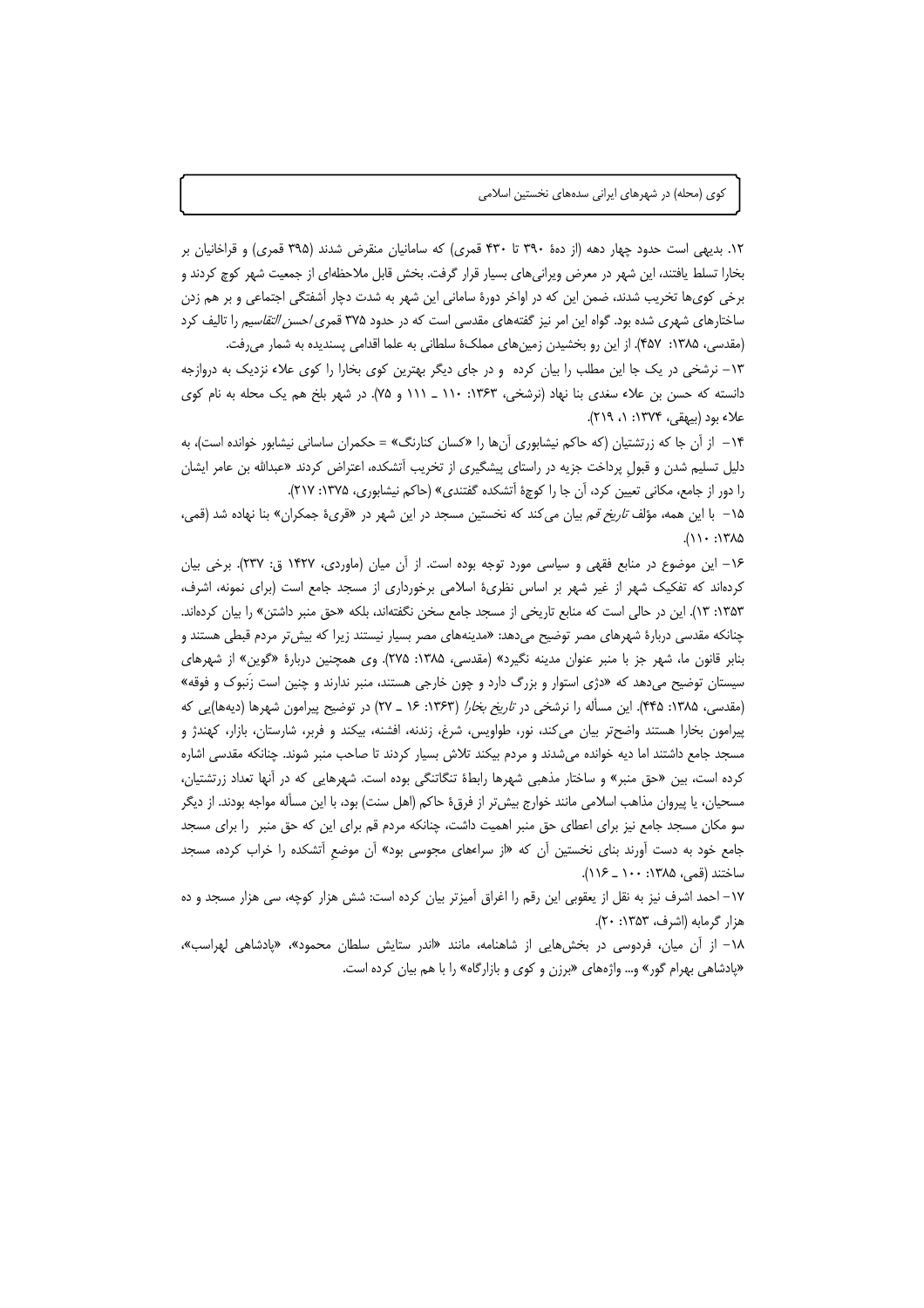١٩- این نظریه از مصطفی مؤمنی است (مومنی، ١٣٧٣). برای أگاهی بیش تر از طرح این مسئله، نک (یوسفیفر، ١٣٨٢:  $.(\Delta$ ۴۲

۲۰– در منابع عربی ریگستان با ترجمهٔ عربی آن «سهله» آمده است: برای نمونه (مقدسی، ۱۳۸۵: ۴۰۶).

٢١- برای أگاهی بیش تر دربارهٔ ریگستان سمرقند، نک: ستوده، ١٣٨۴: ٢۶۵ ـ ٢۶٧: دربارهٔ ریگستان بخارا، نک: نرشخی، ٣۶٣: ١٢، ٣۶ \_ ٣٨، ٧٢ و ٨٩؛ بارتولد، ١٣٥٢: ١، ٢٥٩- ٢۶١.

٢٢– این میدانها عبارت بودند از: میدان یسَع بن عبدالله أشعری، میدان حسن بن علی بن أدم اشعری، میدان یحیی بن عمران بن عبدالله اشعری، میدان مالک بن سعد بن أحوص|شعری (میدان بندار شطرنجی)، میدان حسن بن سعد بن احوص|شعری و میدان ایوب بن موسی بن احوص بن سعد اشعری. پیداست که این میدانها، فضاهای باز در جلو خانههای رجال خاندان اشعری بودند که نامی آشنا در گسترش مذهب شیعه در قم داشتهاند.

٢٣- حاكم نيشابوري «ميدانهاي نيشابور» را چنين نشان يابي كرده است: «ميدان تلاجرد و در صدر اين ميدان قصر مرفوع مرغوب محبوب مزّن بود. هارون رشید چون به نیشابور رسید مدت اقامت او، آن کوشک مقام او بود. میدان هانی، میدان حسین بن معاذ بن مسلم، مجمع سلاطین و میان بلد بود و میدان زیاد». اصطخری نیز دربارهٔ موقعیت دارالاماره و «میدان حسین» بیان می کند: «و سرای امارت در جایگاهی است کی آن را میدان حسین خوانند و زندان هم در این نزدیکی است» (اصطخری، ۱۳۴۰: ۲۰۴).

۲۴– در شهر بلخ میدان گشتاسپ شهرت اسطورهای دارد و اهالی بلخ معنقدند، مقبرهٔ هابیل است (مفتاح، ۱۳۷۶: ۱۰۳).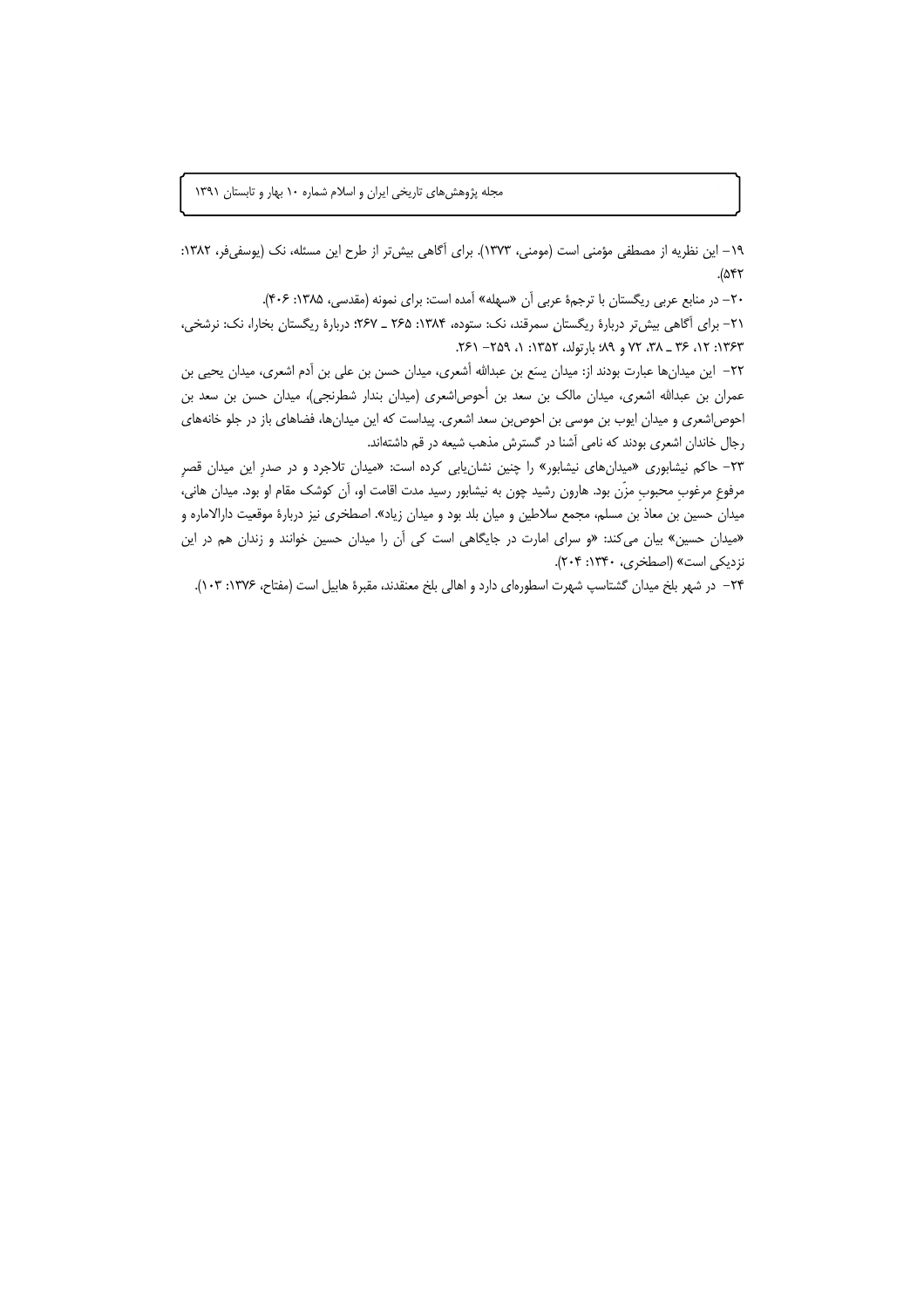### منابع

ابن بلخي (١٣٨۵) *فارسنامه.* تصحيح گاي ليسترانج و رينولد آلن نيكلسون. تهران: اساطير. ابن جوزي، ابوالفرج عبدالرحمن (١۴١٢ق) *المنتظم في تاريخ الامم و الملوك*. جلد ١۴ و ١٤. تحقيق محمد و مصطفى عبدالقادر عطا. بيروت: داراكتب العلميه. ابن فندق بيهقى، ظهيرالدين ابوالحسن على بن ابي القاسم زيد (١٩۶٨م/ ١٣٨٨ق) ت*اريخ بيهةِ.* تصحيح قاري سيد كليمالله حسيني. حيدرآبادِ دكن: دائرةالمعارف العثمانيه. ابن حوقل (۱۳۴۵) *صورهٔ الا رض.* ترجمهٔ جعفر شعار. تهران: بنیاد فرهنگ ایران. احمدي، محمدقاسم (١٣٨٨) كرخ بغداد، پايگاه تشيع در سدههاي چهارم و پنجم هجري. فصلنامه علمی ـ تخصی تاریخ در آمینه پژوهش. سال ششم. شمارهٔ دوم. تابستان. ۱۴– ۱۳. اسفندیار برومند (۱۳۷۴) *میدان، فضای گمشده در شهرسازی امروز ایران.* در مجم*وعه مقالات* کنگرهٔ تاری*خ معماری و شهرسازی ایران، ارگ ب*م. تهران: سازمان میراث فرهنگی کشور. ۲۴-۱۳. اشرف، احمد (۱۳۵۳) *ویژگیهای تاریخی شهرنشینی در ایران دورهٔ اسلامی*. در *نامه علوم* اجتماعی. دوره ١. شماره ۴. تیرماه. ٢٩- ٧. انصاری، ابراهیم (۱۳۸۱) *جایگاه اجتماعی محله در شهرهای اسلامی با تأکید بر اصفهان. نشریهٔ* یژو*هشی علوم انسانی دانشگاه اصفهان.* شماره ۱۳. بهار و تابستان. ۲۶– ۱۵. الهمداني، محمد بن عبدالملك (١٩۶١) *تكلمهٔ تاريخ الطبري.* جلد ١. تحقيق البرت يوسف كنعان. بيروت: المطبعة الكاتوليلكيه. بارتولد، واسیلی ولادیمیر (۱۳۵۲) *ترکستان نامه*. ترجمهٔ کریم کشاورز. تهران: بنیاد فرهنگ ایران. باستانی راد، حسن (۱۳۸۸) *واژهشناسی تاریخی شهر در ایران. فرهنگ*. شماره ۷۲. زمستان.۵۶–۱۹. باقری، اشرفالسادات (۱۳۸۸) *مقایسهٔ محلههای شهری در گذشته و امروز*. در *مجموعه مقالات* همايش توسعهٔ محله، مفاهيم و رويكردهاي نظري توسعهٔ محله/ي. جلد٢. تهران: معاونت امور اجتماعی و فرهنگی شهرداری تهران و انتشارات طرح نو. ۸۸ – ۵۳. بيهقي، ابوالفضل (١٣٧۴) *تاريخ بيهقي.* تصحيح خليل خطيب رهبر. تهران: مهتاب. تفضلي، احمد (۱۳۸۵) *جامعهٔ ساساني.* ترجمهٔ شیرین مختاریان و مهدی باقی. تهران: نشر نی. ثامري، احسان ذنون عبداللطيف (١٩٩٩) *الجغرافيا التاريخيه لمدينه بخاره في القرون ال*هجر*يه* /لاولى. الاردن: مركز ناصر للخدمات الجامعيه.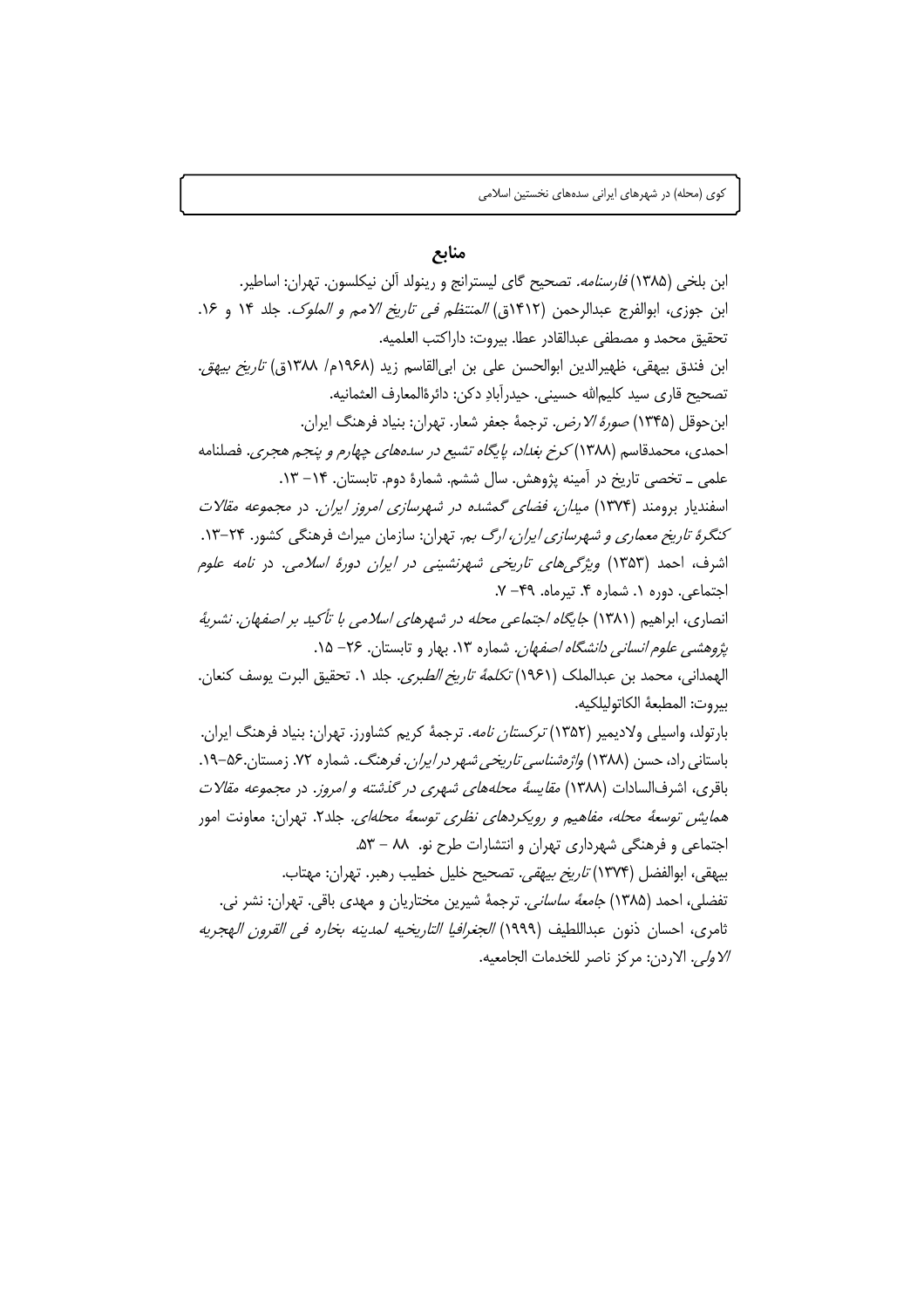جنيد شيرازي، معين الدين ابو القاسم (١٣٢٨) *شد الازار في حط الاوزار عن زوار المزار.* تصحيح محمد قزويني و عباس اقبال. تهران: چاپخانهٔ مجلس. حبیبی، سید محسن (۱۳۷۵) *از شار تا شهر*. تهران: دانشگاه تهران. حسن رضایی باغبیدی (۱۳۸۱) بازار ــ ریشهشناسی واژهٔ بازار، *دایرهٔالمعارف بزرگ اسلامی*. جلد ١١. تهران: مركز دايرةالمعارف بزرگ اسلامي: ١١۴. خبیصی، میرزا محمد ابراهیم (۱۳۴۳) *سلجوقیان و غز در کرمان.* تصحیح محمدابراهیم باستانی ياريزي. تهران: طهوري. خطيب بغدادي، احمد بن علي (بي تا) *تاريخ بغداد*. جلد ١٢. بيروت: دارالكتاب عربي. خلعتبری، اللهیار و پرتوی مقدم، عباس (۱۳۸۹) *ویژگیهای تاریخی و مولفههای جامعهٔ شهری ایران در اواخر دورهٔ ساسانیان.* فصلنامهٔ ت*اریخ ایران.* دانشگاه شهید بهشتی. شماره ۷. پیاپی ۶۵. زمستان. ۱۵۸– ۱۲۹. رضا، عنايتالله (١٣٨١) *بخارا. دايرة المعارف بزرگ اسلامي.* جلد١١. تهران: مركز دايرة المعارف بزرگ اسلامی. ۴۵۵– ۴۲۸. رضا، عنایت الله و دیگران (۱۳۵۵) *آب و فن آبیاری در ایران باستان*. تهران: بیi. ستوده، منوچهر (۱۳۸۴) *آثار تاریخی ورارود و خوارزم (جلد اول: سمرقند و بخارا)*. تهران: بنیاد موقوفات دكتر محمود افشار. سلطان زاده، حسین (۱۳۶۸) واحدها و محلههای مسکونی، شهرهای ایران. به کوشش محمد صالحی، کورش (۱۳۸۸) *نقش زمان و مکان در اثرپذیری دهقانان از فتوح اسلامی.* فصلنامهٔ تاريخ *ايران. دانشگاه شهيد بهشتي.* شماره ۵، پياپي ۶۳ زمستان. ۷۰ - ۴۹. ضیاءتوانا، محمدحسن (۱۳۷۰) *محله، بافت و ساختار آن در شهرهای شرق اسلامی. مجلهٔ علوم* زمین. نشریهٔ د*انشکدهٔ علوم زمین دانشگاه شهید بهشتی*. شمارهٔ ۱ دورهٔ جدید. ۲۰۰– ۱۷۳. طبري، محمد جرير (١٣٨٧ ق / ١٩۶٧م.) *تاريخ طبري* (متن عربي). به كوشش محمد ابوالفضل ابراهيم. قاهره: بي نا. طهماسبی، ساسان (۱۳۸۲) *کرخ در دورهٔ آل بویه*. فصلنامه *تاریخ اسلام*. سال چهارم. شمارهٔ ۱۳.  $\cdot$ ۱۳۸۲ ص ۱۲۴ - ۱۰۷ عباس سعیدی (۱۳۸۱) *بازار، بازار در عصر اسلامی.* دایرهٔالمعارف بزرگ اسلامی. جلد ۱۱. تهران: مركز دايرةالمعارف بزرگ اسلامي ١٢٢ - ١٢٠.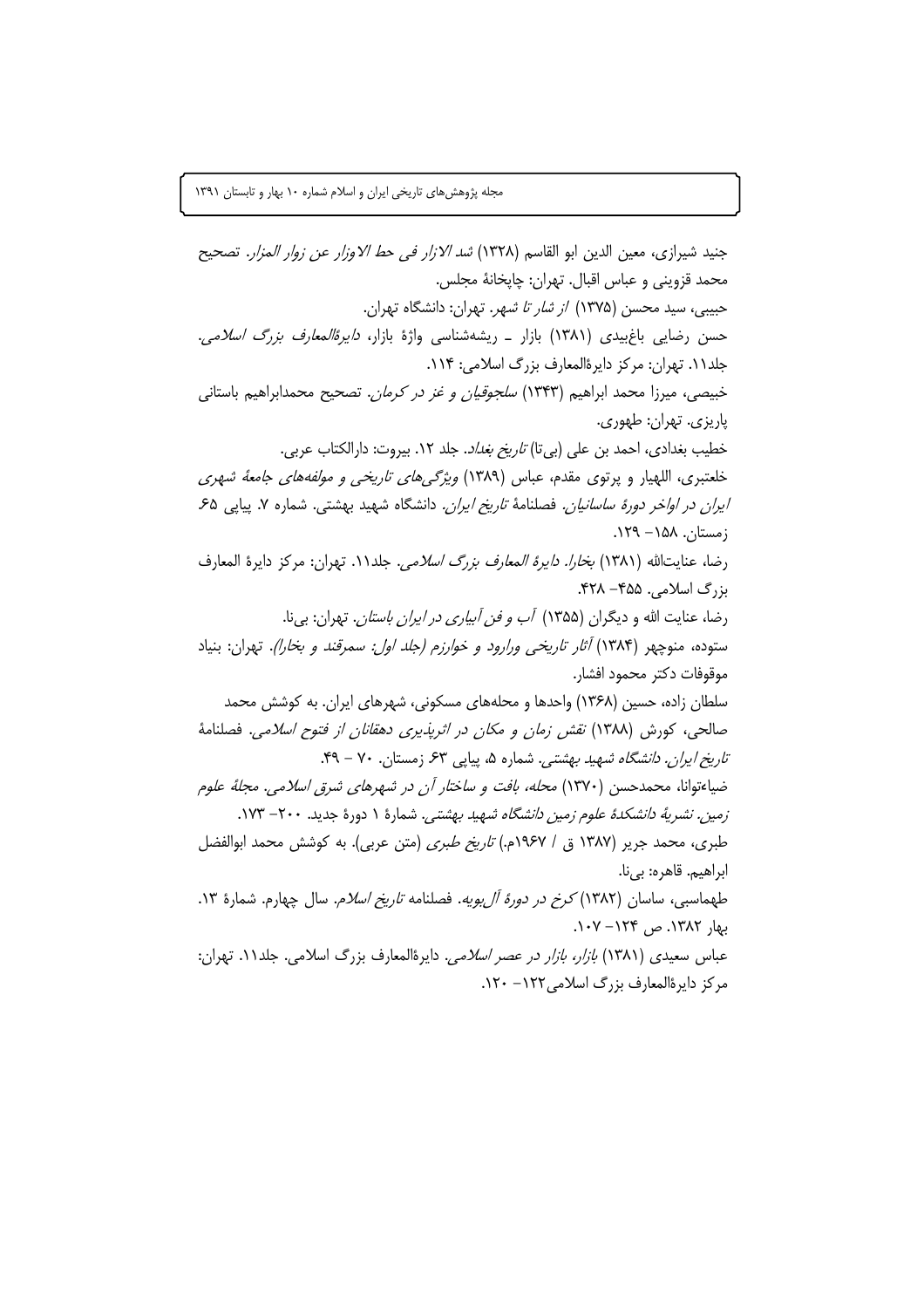کریستنسن، آرتور (۱۳۷۴) *وضع ملت و دولت و دربار در دورهٔ شاهنشاهی ساسانیان*. ترجمهٔ مجتبي مينوي. تهران: پژوهشگاه علوم انساني و مطالعات فرهنگي. کلیفورد ادموند بسورث (۱۳۸۱) *سلسلههای اسلامی*. ترجمهٔ فریدون بدره ای. تهران: مرکز بازشناسی اسلام و ایران. کیانی، محمدیوسف (۱۳۶۵) شهرهای اسلامی. *نظری اجمالی به شهر و شهرنشینی در ایران*. تهران: ارشاد اسلامی. ۰۹۴– ۷۸. ماوردي، ابي الحسن على بن محمد بن حبيب البصري البغدادي (٢٠٠۶م / ١۴٢٧ق) *احكام* ا*لسلطانيه*. تصحيح احمد عبدالسلام. بيروت: دارالكتب العلميه. مجیدزاده، یوسف (۱۳۶۸) *آغاز شهرنشینی در ایران*. تهران: مرکز نشر دانشگاهی. مجیدزاده، یوسف (۱۳۷۰) *تاریخ و تمدن ایلام.* تهران: مرکز نشر دانشگاهی. محمد ابن سعد (بي¤ا) *الطبقات الكبرى*. به كوشش احسان عباسي. جلد ٧. بيروت: دارصادره. محمدی، جمال (۱۳۸۱) تح*لیلی بر تکوین ساختار محله و جایگاه آن در سازمان فضایی شه*ر. نشریهٔ جغرافیا و برنامهریزی شهری دانشگاه تبریز. شماره ۱۰. زمستان. ۱۶۹–۱۵۳. مسعودي، ابوالحسن على بن حسين (١٣۴٩) *التنبيه و الاشراف*. ترجمة ابوالقاسم ياينده. تهران: بنگاه ترجمه و نشر کتاب. مفتاح، الهامه (۱۳۷۶) *جغرافیای تاریخی بلخ و جیحون و مضافات بلخ.* تهران: پژوهشگاه علوم انساني و مطالعات فرهنگي. مفتخری، حسین و زمانی، حسین (۱۳۸۴) *تاریخ ایران از ورود مسلمانان تا پایان طاهریان.* تهران: سمت. مکی، محمد کاظم (۱۳۸۳) *تمدن اسلامی در عصر عباسیان.* ترجمه محمد سپهری. تهران: سمت. ملک شهمیرزادی، صادق (۱۳۷۸) *بررسی مفهوم شهر از دیدگاه باستان شناسی. مجموعه مقالات* د*ومین کنگرهٔ تاریخ معماری و شهرسازی ایران ـ ارگ ب*م. جلد۱. تهران: سازمان میراث فرهنگی.  $.7 - 17.$ مؤمنی مصطفی (۱۳۷۳) جایگاه والای تبریز در میان بازارهای اسلامی. نهمین کنگرهٔ جغرافی د*انان ایران.* دانشگاه تیریز. نظام|لملک طوسی، خواجه ابوعلی حسن بن علی (۱۳۸۵) *سیرالملوک.* تصحیح محمد استعلامی. تهران: زوار.